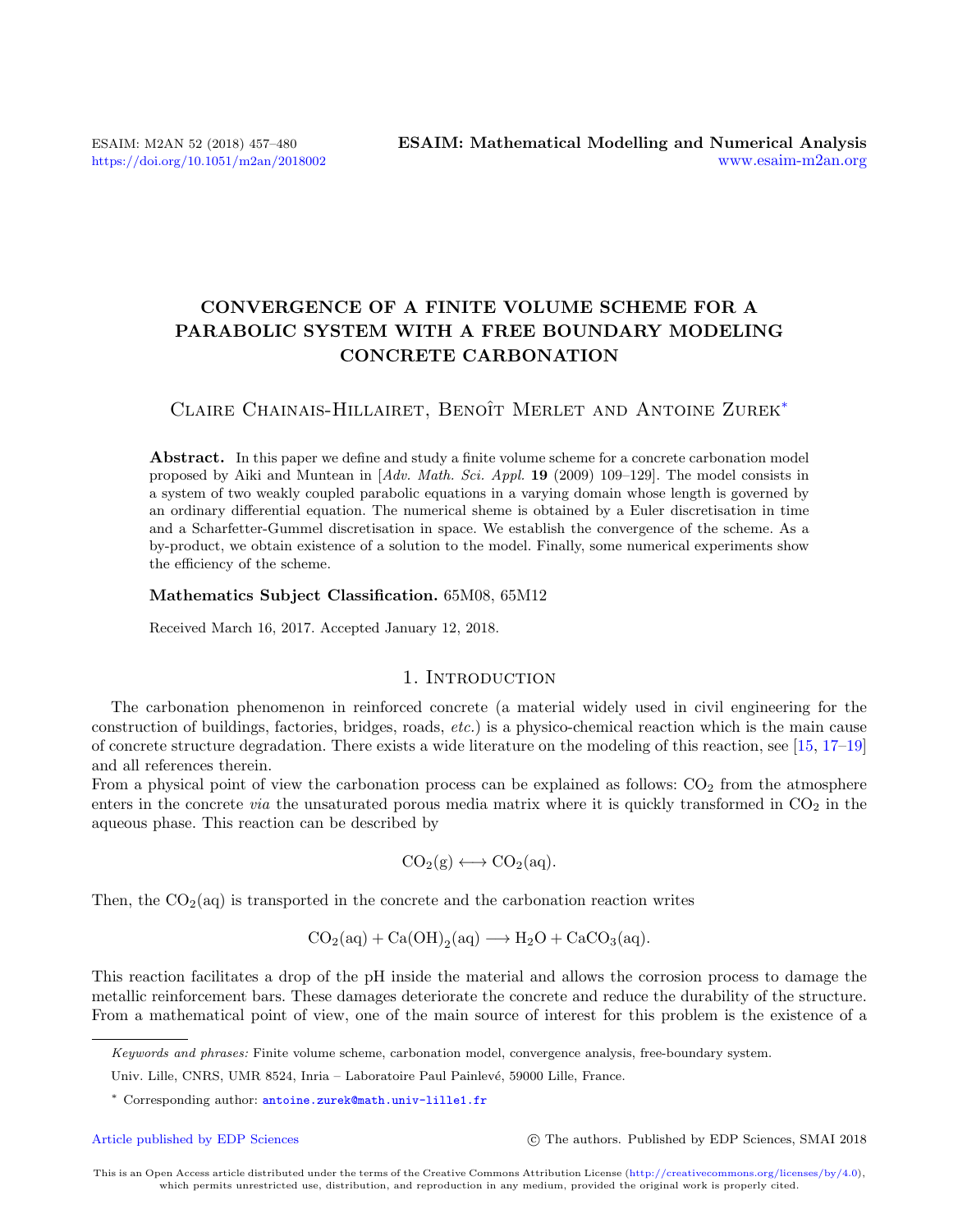moving domain (like for instance in the corrosion theory, see [\[5\]](#page-22-0)). Indeed, the carbonation process produces a moving interface (front position in one dimension) which splits the concrete in two regions: the carbonated one, which grows in time, and the uncarbonated one. In this paper we consider a free-boundary system proposed by Aiki and Muntean  $[1]$  where the varying space domain represents the carbonated zone. The unknowns u and v represent the mass concentration of  $CO<sub>2</sub>$  respectively in aqueous (u) and gaseous (v) phase and s represents the penetration depth which measures the size of the carbonated zone. We denote the carbonated domain  $Q_s(T)$ defined by

$$
Q_s(T) = \{(t, y) : 0 < t < T < +\infty, 0 < y < s(t)\}.
$$

Then, the system considered by Aiki and Muntean writes:

<span id="page-1-0"></span>
$$
\partial_t u - \partial_y(\kappa_u \partial_y u) = f(u, v) \quad \text{in} \quad Q_s(T), \tag{1.1a}
$$

$$
\partial_t v - \partial_y(\kappa_v \partial_y v) = -f(u, v) \quad \text{in} \quad Q_s(T), \tag{1.1b}
$$

$$
s'(t) = \psi(u(s(t), t)) \quad \text{for} \quad 0 < t < T,\tag{1.1c}
$$

$$
u(0,t) = g(t) \quad \text{for} \quad 0 < t < T,\tag{1.1d}
$$

$$
v(0,t) = r(t) \quad \text{for} \quad 0 < t < T,\tag{1.1e}
$$

$$
-\kappa_u \partial_y u(s(t),t) - s'(t)u(s(t),t) = \psi(u(s(t),t)) \quad \text{for} \quad 0 < t < T,\tag{1.1f}
$$

$$
-\kappa_v \partial_y v(s(t),t) - s'(t)v(s(t),t) = 0 \quad \text{for} \quad 0 < t < T,\tag{1.1g}
$$

$$
u(y,0) = u_0(y) \quad \text{for} \quad 0 < y < s(0),\tag{1.1h}
$$

$$
v(y,0) = v_0(y) \quad \text{for} \quad 0 < y < s(0),\tag{1.1}
$$

<span id="page-1-1"></span>
$$
s(0) = s_0. \tag{1.1j}
$$

Existence and uniqueness of a global solution to  $(1.1)$  are established in [\[1\]](#page-22-1). As in the theoretical analysis, we consider that the following assumptions are satisfied:

- (A1)  $\psi : \mathbb{R} \longrightarrow \mathbb{R}$  represents the kinetics of the carbonation reaction and is defined by  $\psi(x) = \alpha x$  with  $\alpha > 0$ ,
- (A2)  $f : \mathbb{R}^2 \to \mathbb{R}$  is given by the Henry's law and is defined by  $f(u, v) = \beta(\gamma v u)$  with  $\beta$  and  $\gamma$  two real constants,
- (A3) g and r belong to  $W^{1,2}(0,T)$ ,
- (A4)  $u_0$  and  $v_0$  belong to  $L^{\infty}([0, s_0]),$
- (A5) the diffusive coefficients  $\kappa_u$  and  $\kappa_v$  are two positive constants,
- $(A6)$   $s_0 > 0$ ,
- (A7) there exist two positive constants  $g^*$  and  $r^*$  with  $g^* = \gamma r^*$  such that

$$
0 \le g \le g^*, \quad 0 \le r \le r^* \quad \text{on} \quad [0, +\infty),
$$

and

$$
0 \le u_0 \le g^*, \quad 0 \le v_0 \le r^* \quad \text{on} \quad [0, s_0].
$$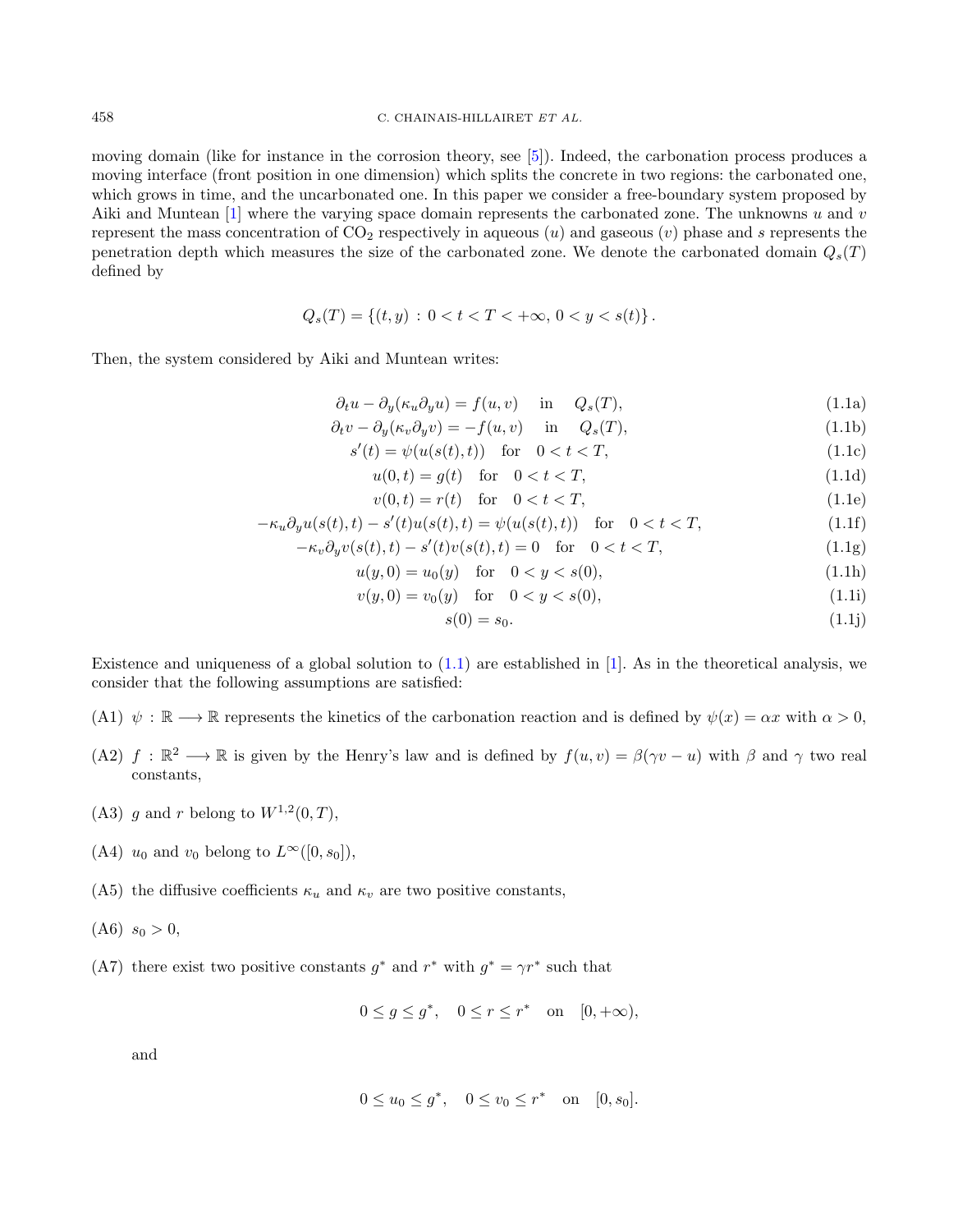**Remark 1.1.** In [\[1\]](#page-22-1), the authors consider, for the kinetics of the reaction,  $\psi(x) = \alpha(x^+)^p$  where  $x^+ = \max(x, 0)$ and with  $p > 1$ . As we will see later, the positive part is not necessary in the definition of  $\psi$  due to the nonnegativity of  $u$ . We note that it is also possible to consider a nonlinear source term  $f$ , corresponding to a nonlinear Henry's law as in [\[4\]](#page-22-2). However, in this paper we focus on the numerical analysis of a finite volume scheme for [\(1.1\)](#page-1-0) in the linear case:  $p = 1$  and with a linear f. The main difficulty is due to the coupling between the reaction-diffusion equations and the ordinary differential equation governing the evolution of the domain. The techniques we develop could be adapted to the nonlinear case.

There exist few convergence results for numerical schemes dedicated to carbonation models. In [\[16\]](#page-23-3), Muntean develop a semi-discrete finite element scheme in space for a more complex model than [\(1.1\)](#page-1-0) written on a varying space domain. He proves that the semi-discrete scheme converges with an order one. In [\[21\]](#page-23-4), the authors show the convergence of a numerical scheme obtained by a semi-implicit discretisation in time and a mixed finite element method in space for a concrete carbonation model on a fixed space domain. We also refer to [\[20\]](#page-23-5) where the authors prove the convergence of a Galerkin method for a class of multiscale reaction-diffusion systems, still defined on a fixed space domain. Finally in [\[23\]](#page-23-6), the author defines a finite volume scheme which approximate the solutions of a nonlinear parabolic system modeling the carbonation process in a porous concrete material occupying a fixed space domain.

In this paper, we propose a numerical scheme obtained by a Euler discretisation in time and a finite volume discretisation in space. Our purpose is to study the convergence of the scheme towards the weak solution of [\(1.1\)](#page-1-0). As it is usual in the finite volume framework, the convergence proof is based on some energy estimates, see Propostions [4.2](#page-10-0) and [4.3,](#page-14-0) which yield the compactness of the sequence of approximate solutions. However, even if the method is classical, the originality of the proof is due to the coupling between the two partial differential equations [\(1.1a](#page-1-0)) and [\(1.1b](#page-1-0)) and the ordinary differential equation [\(1.1c](#page-1-0)) which governs the growth of the domain.

The paper is organized as follows. In Section [2,](#page-2-0) we first rewrite the system [\(1.1\)](#page-1-0) on a fixed domain and we introduce the numerical scheme. Then, we state the main results: Theorem [2.1](#page-5-0) gives the existence and the uniqueness of the solution to the scheme, while Theorem [2.3](#page-6-0) gives the convergence result. Section [3](#page-7-0) is devoted to the proof of Theorem [2.1.](#page-5-0) Then, in Section [4,](#page-9-0) we establish some energy inequalities satisfied by the approximate solutions. The proof of Theorem [2.3](#page-6-0) is given in Section [5.](#page-16-0) Finally, in Section [6](#page-20-0) we discuss some numerical experiments. We show some profiles and illustrate the convergence of the scheme. Moreover, we investigate the experiments. We show some pronies and inustrate the convergence of the scheme. Moreover, we investigate the long time behavior of the scheme: the penetration depth follows a  $\sqrt{t}$ -law of propagation, which fits experime observations and which has been established in [\[2,](#page-22-3) [3\]](#page-22-4).

## 2. Numerical scheme and main results

### <span id="page-2-0"></span>2.1. The drift-diffusion model on a fixed domain

For numerical reasons, it is convenient to rewrite  $(1.1)$  on a fixed space domain. To this end, we follow the ideas of [\[5,](#page-22-0) [16\]](#page-23-3): we consider the following change of variables

$$
\bigcup_{0 \leq t \leq T} [0, s(t)] \times \{t\} \to [0, 1] \times [0, T],
$$

$$
(y, t) \longmapsto \left(x(y, t) = \frac{y}{s(t)}, t\right)
$$

.

We associate to every function w defined on  $\cup_{0 \leq t \leq T} [0, s(t)] \times \{t\}$  a function  $\bar{w}$  defined on  $Q(T) = [0, 1] \times [0, T]$ by the relation

$$
w(y,t) = \bar{w}(x(y,t),t).
$$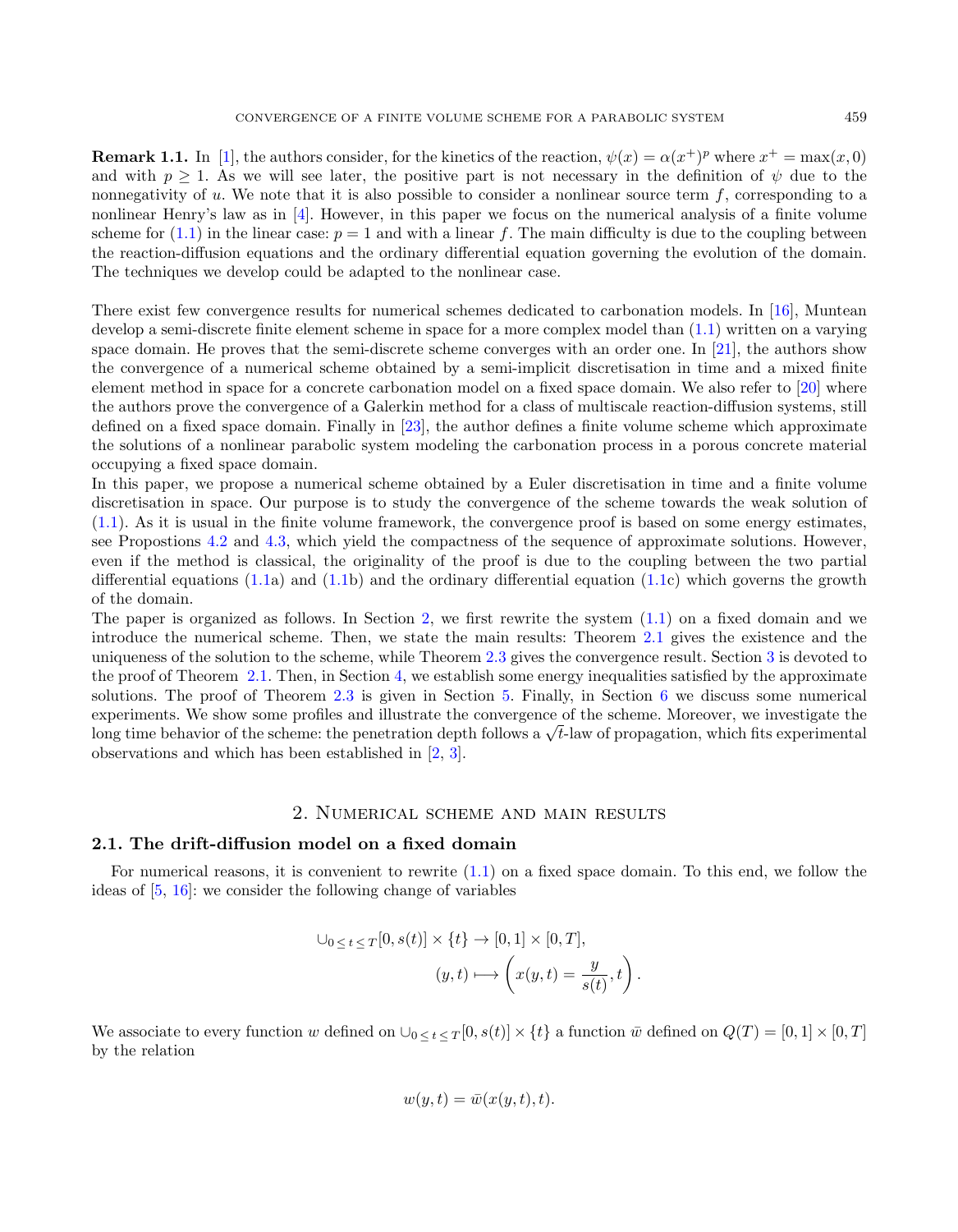Let us consider

$$
J_u = -\kappa_u \partial_y u \quad \text{and} \quad J_{\bar{u}} = -\kappa_u \partial_x \bar{u}.
$$

The diffusion-reaction equation  $\partial_t u + \partial_y J_u = f(u, v)$  becomes

<span id="page-3-0"></span>
$$
\frac{1}{s(t)}\partial_t(s(t)\bar{u}) - \frac{s'(t)}{s(t)}\partial_x(x\bar{u}) + \frac{1}{s^2(t)}\partial_x J_{\bar{u}} = f(\bar{u}, \bar{v}).\tag{2.1}
$$

Multiplying  $(2.1)$  by  $s^2(t)$ , we obtain the following convection-diffusion-reaction equation

$$
s(t)\partial_t(s(t)\bar{u}) + \partial_x\bar{J}_{\bar{u}} = s^2(t)f(\bar{u},\bar{v}),
$$

with  $\bar{J}_{\bar{u}} = -\kappa_u \partial_x \bar{u} - s(t)s'(t)x\bar{u}$ . We use the same technique for the equation [\(1.1b\)](#page-1-1). If we drop the bars, the system  $(1.1)$  rewrites as

<span id="page-3-1"></span>
$$
s(t)\partial_t(s(t)u) + \partial_x J_u = s^2(t)f(u,v) \quad \text{in} \quad Q(T),
$$
\n(2.2a)

$$
s(t)\partial_t(s(t)v) + \partial_x J_v = -s^2(t)f(u,v) \quad \text{in} \quad Q(T),\tag{2.2b}
$$

 $s'(t) = \psi(u(1, t))$  for  $0 < t < T$ , (2.2c)

$$
u(0,t) = g(t)
$$
 for  $0 < t < T$ , (2.2d)

$$
v(0,t) = r(t) \quad \text{for} \quad 0 < t < T,\tag{2.2e}
$$

$$
J_u(1,t) = s(t)\psi(u(1,t)) \quad \text{for} \quad 0 < t < T,
$$
\n(2.2f)

 $J_v(1,t) = 0 \quad \text{for} \quad 0 < t < T,$ (2.2g)

$$
u(x,0) = u_0(s_0x) \quad \text{for} \quad 0 < x < 1,\tag{2.2h}
$$

$$
v(x,0) = v_0(s_0x) \quad \text{for} \quad 0 < x < 1,\tag{2.2i}
$$

$$
s(0) = s_0. \tag{2.2}
$$

The general convection-diffusion fluxes write

$$
J_w = -\kappa_w \partial_x w - s(t)s'(t)xw,
$$

where w refers to either u or v. We also use this notation  $w = u$  or v without further mention in the sequel. Let us now define the notion of weak solution of [\(2.2\)](#page-3-1). We consider the functional space  $H = \{z \in H^1(0,1) : z(0) = 0\},\$ endowed with the  $H^1(0,1)$  norm. Assuming  $(A1)$ – $(A7)$ , we say that  $(s, u, v)$  is a weak solution of  $(2.2)$  if the following conditions  $(S1)$ – $(S5)$  are satisfied:

(S1) 
$$
(u, v) \in (L^2(0,T; H^1(0,1)) \cap L^{\infty}(Q(T)))^2
$$
,

(S2) 
$$
u - g, v - r \in L^2(0, T; H),
$$

(S3) 
$$
s \in W^{1,\infty}(0,T)
$$
,  $s(0) = s_0$  and  $s'(t) = \psi(u(1,t))$  for almost every t in  $[0,T]$ ,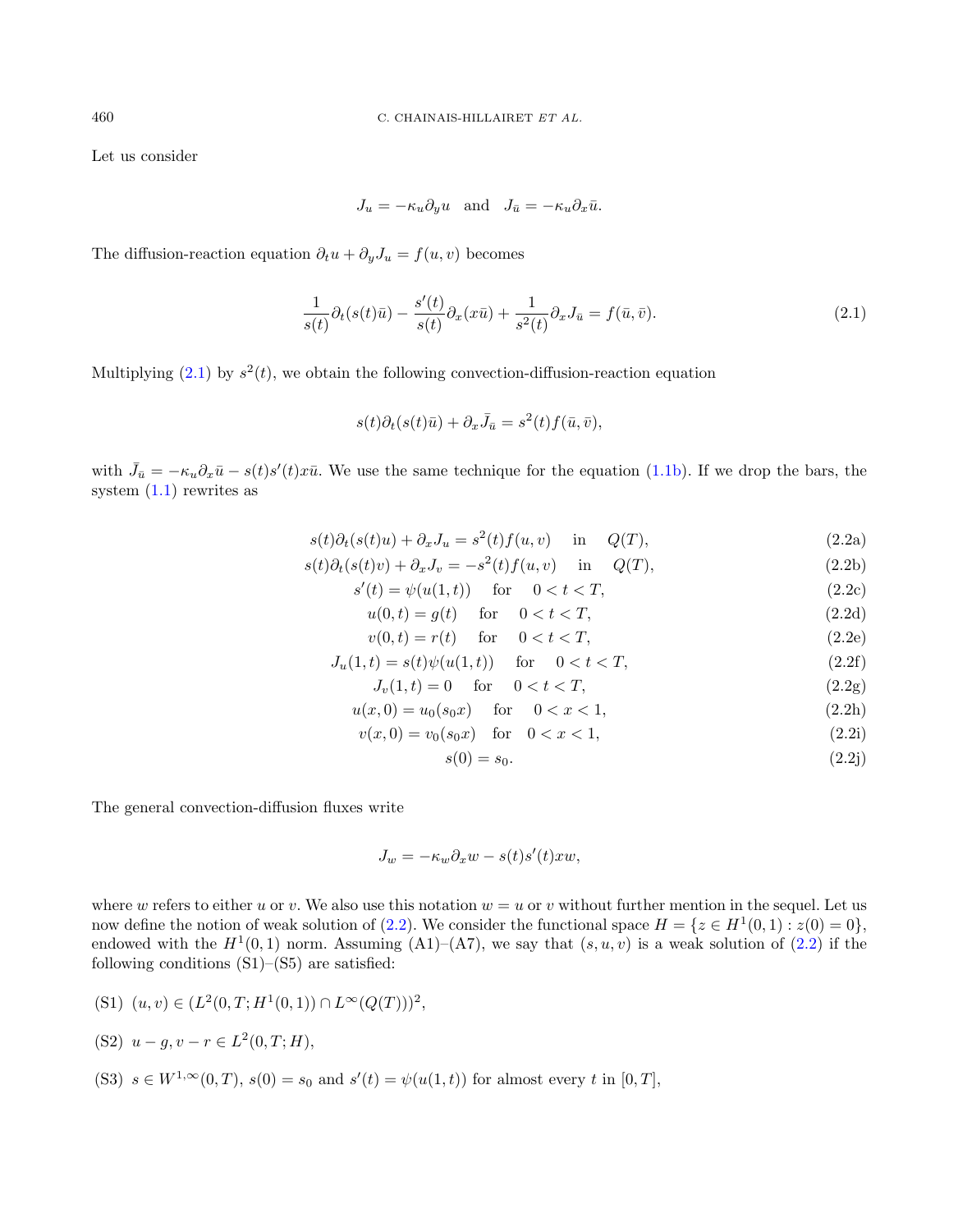(S4) for all  $\phi \in C_c^{\infty}([0, T) \times (0, 1])$ 

$$
- \int_0^T \int_0^1 u(x, t) s(t) \, \partial_t (s(t) \phi(x, t)) \, dx \, dt - \int_0^1 u_0(s_0 x) \, s_0^2 \, \phi(x, 0) \, dx + \int_0^T \int_0^1 \kappa_u \partial_x u(x, t) \, \partial_x \phi(x, t) \, dx \, dt + \int_0^T \int_0^1 s(t) s'(t) \, x \, u(x, t) \partial_x \phi(x, t) \, dx \, dt + \int_0^T s(t) \psi(u(1, t)) \, \phi(1, t) \, dt = \int_0^T \int_0^1 s^2(t) f(u(x, t), v(x, t)) \, \phi(x, t) \, dx \, dt,
$$

(S5) for all  $\phi \in C_c^{\infty}([0, T) \times (0, 1])$ 

$$
- \int_0^T \int_0^1 v(x, t) s(t) \, \partial_t (s(t) \phi(x, t)) \, dx \, dt - \int_0^1 v_0(s_0 x) \, s_0^2 \, \phi(x, 0) \, dx + \int_0^T \int_0^1 \kappa_v \partial_x v(x, t) \, \partial_x \phi(x, t) \, dx \, dt + \int_0^T \int_0^1 s(t) s'(t) \, x \, v(x, t) \partial_x \phi(x, t) \, dx \, dt = - \int_0^T \int_0^1 s^2(t) f(u(x, t), v(x, t)) \, \phi(x, t) \, dx \, dt.
$$

As already mentioned the existence and uniqueness of a weak solution to [\(2.2\)](#page-3-1) has been proved in [\[1\]](#page-22-1). But, in this paper, Aiki and Muntean considered a different functional space for (S1). Indeed, they add the condition that  $\partial_t u$  and  $\partial_t v \in L^2(0,T;H^*)$  with  $H^*$  the dual space to H. Nevertheless, with the assumptions  $(A1)$ – $(A7)$ and the conditions (S1)–(S5) we can prove that  $\partial_t u$  and  $\partial_t v$  are actually in  $L^2(0,T;H^*)$ . As a consequence, we deduce the equivalence of the two definitions of a weak solution to [\(2.2\)](#page-3-1).

### 2.2. Definition of the numerical scheme

In order to write the finite volume scheme we introduce some notation related to the discretization of [0, 1]. A mesh  $\mathcal{T}$ , consists in a finite sequence of cells denoted by  $(x_{i-\frac{1}{2}}, x_{i+\frac{1}{2}})$ , for  $1 \leq i \leq l$ , with

$$
0 = x_{\frac{1}{2}} < x_{\frac{3}{2}} < \dots < x_{l - \frac{1}{2}} < x_{l + \frac{1}{2}} = 1.
$$

We note  $h_i = x_{i+\frac{1}{2}} - x_{i-\frac{1}{2}}$ , for  $1 \leq i \leq l$ , the length of the *i*-th cell. The mesh size is defined as  $h = \max\{h_i, 1 \leq i \leq l\}.$  Moreover, for  $1 \leq i \leq l$ , we define  $x_i$  as the center of the cell  $(x_{i-\frac{1}{2}}, x_{i+\frac{1}{2}}), x_0 = x_{\frac{1}{2}}$ and  $x_{l+1} = x_{l+\frac{1}{2}}$ . We set

$$
h_{i+\frac{1}{2}} = x_{i+1} - x_i
$$
, for  $0 \le i \le l$ .

We define a time step  $\Delta t$  and we assume that there exists an integer  $N_T$  such that  $N_T \Delta t = T$  (we can define  $N_T$  as the integer part of  $T/N_T$ ). We consider the sequence  $(t_n)_{0 \leq n \leq N_T}$  with  $t_n = n\Delta t$ . Then, for  $1 \leq i \leq l$  and  $0 \leq n \leq N_T - 1$ , the scheme writes

<span id="page-4-3"></span><span id="page-4-2"></span><span id="page-4-1"></span><span id="page-4-0"></span>
$$
s^{n+1} = s^n + \Delta t \psi(u_{l+1}^n),
$$
\n(2.3a)

$$
s^{n+1}h_i \frac{s^{n+1}v_i^{n+1} - s^n v_i^n}{\Delta t} + \left(G_{v,i+\frac{1}{2}}^{n+1} - G_{v,i-\frac{1}{2}}^{n+1}\right) = -(s^{n+1})^2 h_i \beta(\gamma v_i^{n+1} - u_i^n),\tag{2.3b}
$$

$$
s^{n+1}h_i \frac{s^{n+1}u_i^{n+1} - s^n u_i^n}{\Delta t} + \left(G_{u,i+\frac{1}{2}}^{n+1} - G_{u,i-\frac{1}{2}}^{n+1}\right) = (s^{n+1})^2 h_i \beta(\gamma v_i^{n+1} - u_i^{n+1}),\tag{2.3c}
$$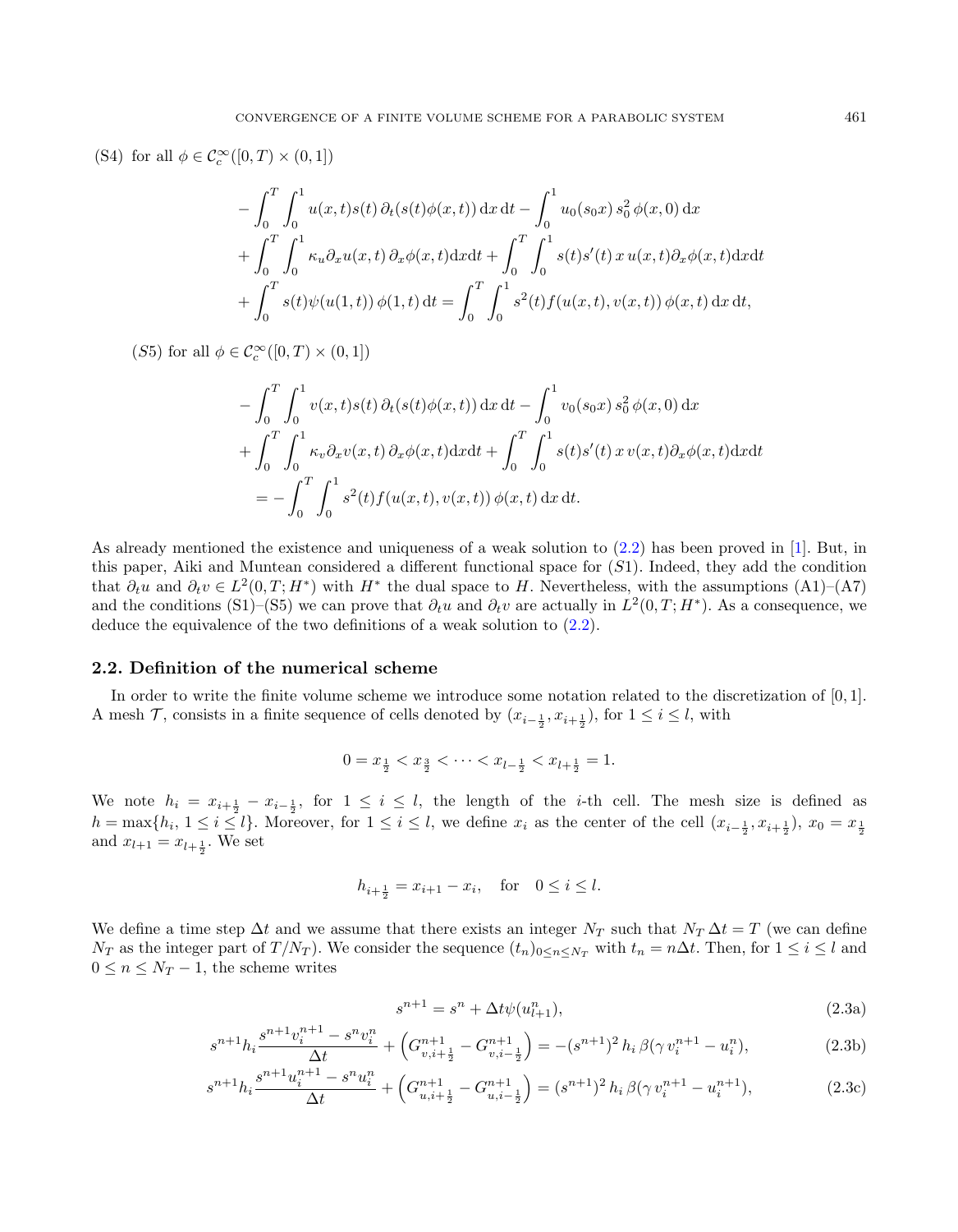Let us highlight that the time discretisation ensures a decoupling between  $(2.3a)$ ,  $(2.3b)$  and  $(2.3c)$ : knowing  $(s^n, v^n, u^n), s^{n+1}, v^{n+1}$  and  $u^{n+1}$  are computed sucessively in an explicit manner. The term  $G_{w,i+\frac{1}{2}}^{n+1}$  is the numerical approximation of  $J_w(x_{i+\frac{1}{2}}, t^{n+1})$ . We choose to discretize simultaneously the diffusive part and the convective part of the fluxes  $J_w$ . More precisely, we consider the Scharfetter-Gummel fluxes intoduced by Il'in in [\[13\]](#page-23-7) and Scharfetter and Gummel in [\[22\]](#page-23-8). We set

$$
C^{n+1} = s^{n+1} \frac{s^{n+1} - s^n}{\Delta t},
$$
\n(2.4a)

$$
G_{w,i+\frac{1}{2}}^{n+1} = \kappa_w \frac{B\left(h_{i+\frac{1}{2}} \frac{C^{n+1}}{\kappa_w} x_{i+\frac{1}{2}}\right) w_i^{n+1} - B\left(-h_{i+\frac{1}{2}} \frac{C^{n+1}}{\kappa_w} x_{i+\frac{1}{2}}\right) w_{i+1}^{n+1}}{h_{i+\frac{1}{2}}},\tag{2.4b}
$$

where  $B$  is the Bernoulli function defined by

$$
B(x) = \frac{x}{e^x - 1}
$$
 for  $x \neq 0$ ,  $B(0) = 1$ .

This choice of numerical fluxes is motivated by the fact that the Scharfetter-Gummel scheme exhibits a second order convergence rate in space, see  $[9, 14]$  $[9, 14]$  $[9, 14]$ . We supplement the numerical scheme with the discretization of the boundary conditions, for  $0 \le n \le N_T - 1$ ,

$$
v_0^n = r^n = \frac{1}{\Delta t} \int_{t_n}^{t_{n+1}} r(t) dt, \quad u_0^n = g^n = \frac{1}{\Delta t} \int_{t_n}^{t_{n+1}} g(t) dt,
$$
\n(2.5a)

<span id="page-5-5"></span><span id="page-5-4"></span>
$$
G_{v,l+\frac{1}{2}}^{n+1} = 0,\t\t(2.5b)
$$

$$
G_{u,l+\frac{1}{2}}^{n+1} = s^{n+1} \psi(u_{l+1}^{n+1}),
$$
\n(2.5c)

and of the initial conditions

<span id="page-5-6"></span>
$$
s^0 = s_0,\tag{2.6a}
$$

<span id="page-5-1"></span>
$$
u_i^0 = \frac{1}{h_i} \int_{x_{i - \frac{1}{2}}}^{x_{i + \frac{1}{2}}} u_0(s_0 x) dx, \quad v_i^0 = \frac{1}{h_i} \int_{x_{i - \frac{1}{2}}}^{x_{i + \frac{1}{2}}} v_0(s_0 x) dx \quad \text{for} \quad 1 \le i \le l,
$$
\n(2.6b)

$$
u_{l+1}^0 = u_0(s_0) \quad \text{and} \quad v_{l+1}^0 = v_0(s_0). \tag{2.6c}
$$

We denote by  $(S)$  the scheme  $(2.3)$ – $(2.6)$ .

### 2.3. Main results and outline of the paper

We first state the existence and uniqueness result of a solution to  $(S)$ . Moreover, as in the continuous case, we prove that the solutions of (S) fulfill lower and upper bounds.

<span id="page-5-0"></span>**Theorem 2.1.** Let the hypotheses  $(A1)$ – $(A6)$  hold. Then, there exists a unique solution to the numerical scheme (S). Furthermore, under the assumptions  $(A1)$ – $(A7)$ , we have for every  $n \geq 0$  and  $i \in \{0, \dots, l+1\}$ 

$$
0 \le v_i^n \le r^*, \quad 0 \le u_i^n \le g^*, \tag{2.7}
$$

and

<span id="page-5-3"></span><span id="page-5-2"></span>
$$
0 \le \frac{s^{n+1} - s^n}{\Delta t} \le \alpha \, g^*.\tag{2.8}
$$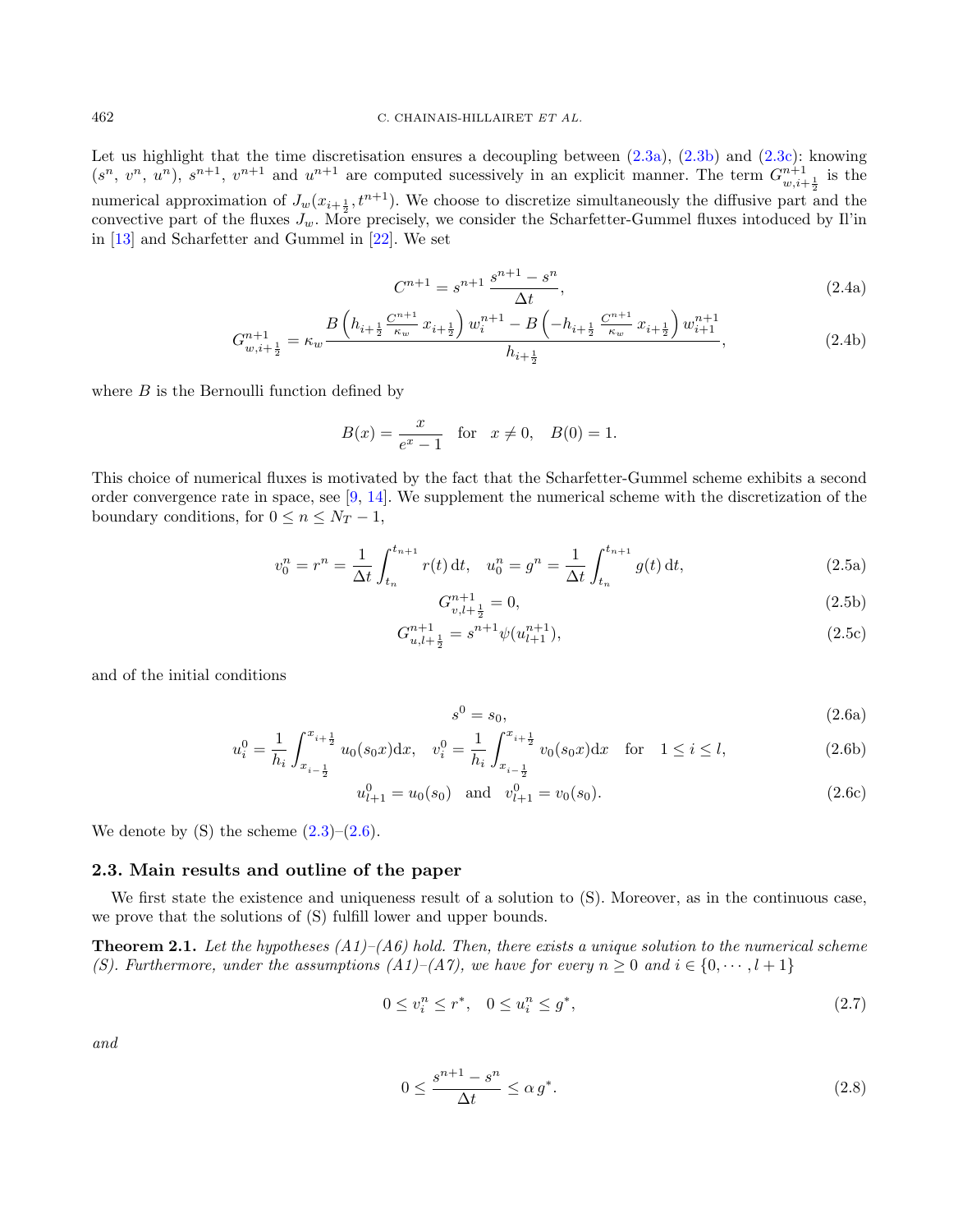For  $0 \leq n \leq N_T$ , we deduce

$$
0 < s^{n+1} \le s^0 + n \Delta t \, \alpha \, g^* \le s^0 + T \, \alpha \, g^* \tag{2.9}
$$

**Remark 2.2.** We notice that the inequality [\(2.9\)](#page-6-1) is far away from the  $\sqrt{t}$ -behavior mentioned in the introduction. Nevertheless, the estimate [\(2.9\)](#page-6-1) suffices for the convergence analysis of the scheme.

As it is usual for finite volume method (see [\[11\]](#page-23-10)), we define some piecewise constant functions in space and time. For a given mesh  $\mathcal T$  and a given time step  $\Delta t$ , we define

$$
w_h^k = \sum_{i=1}^l w_i^k \mathbf{1}_{(x_{i-\frac{1}{2}}, x_{i+\frac{1}{2}})} + w_0^k \mathbf{1}_{\{x=0\}} + w_{l+1}^k \mathbf{1}_{\{x=1\}}, \quad \text{for} \quad 0 \le k \le N_T,
$$
\n(2.10)

$$
w_{h,\Delta t} = \sum_{k=0}^{N_T - 1} w_h^{k+1} \mathbf{1}_{[t_k, t_{k+1})}.
$$
\n(2.11)

For these functions we define a discrete derivative operator in space as

$$
\partial_{x,\mathcal{T}} w_{h,\Delta t}(x,t) = \partial_{x,\mathcal{T}}^i w_{h,\Delta t} = \frac{w_{i+1}^{k+1} - w_i^{k+1}}{h_{i+\frac{1}{2}}}, \quad \text{for} \quad (x,t) \in (x_i, x_{i+1}) \times (t_k, t_{k+1}).
$$

We can also reconstruct a piecewise affine function  $s_{\Delta t}$ , for a given time step  $\Delta t$ , we set

$$
s_{\Delta t} = \sum_{k=0}^{N_T - 1} \left( s^{k+1} + (t - t_{k+1}) \frac{s^{k+1} - s^k}{\Delta t} \right) \mathbf{1}_{[t_k, t_{k+1})}.
$$
 (2.12)

The choice of this piecewise affine reconstruction for  $s_m$  will allow us to apply Ascoli's compactness theorem in the proof of the convergence of the scheme (see Theorem [2.3\)](#page-6-0). Then, we consider a sequence of meshes and time steps  $(\mathcal{T}_m, \Delta t_m)_m$  such that  $h_m \downarrow 0$  and  $\Delta t_m \downarrow 0$  as  $m \uparrow \infty$ . As a consequence of Theorem [2.1,](#page-5-0) we can define a sequence of solutions to  $(S)$ , denoted  $(s_m, u_m, v_m)_m$  with  $s_m = s_{\Delta t_m}$  and  $w_m = w_{h_m, \Delta t_m}$ . We establish the convergence of the sequence  $(s_m, u_m, v_m)_m$ , as stated in the following theorem.

<span id="page-6-0"></span>**Theorem 2.3.** Let us assume that the hypotheses  $(A1)$ – $(A7)$  are satisfied. Then, the sequence  $(s_m, u_m, v_m)_m$ converges to some  $(s, u, v)$  with  $s \in W^{1, \infty}(0, T)$  and u or  $v \in L^2(0, T; H^1(0, 1)),$  with

$$
w_m \to w \quad \text{in} \quad L^2(0, T; L^2(0, 1)),
$$
  
\n
$$
\partial_{x, \mathcal{T}_m} w_m \to \partial_x w \quad \text{in} \quad L^2(0, T; L^2(0, 1)),
$$
  
\n
$$
s_m \to s \quad \text{in} \quad \mathcal{C}([0, T]),
$$
  
\n
$$
s'_m \stackrel{*}{\rightharpoonup} s' \quad \text{in} \quad L^{\infty}(0, T),
$$

and  $(s, u, v)$  is the weak solution to  $(2.2)$ .

We prove Theorem [2.1](#page-5-0) in Section [3.](#page-7-0) The proof is based on some monotonicity properties of the numerical scheme. In Section [4,](#page-9-0) we establish  $L^2(0,T;H^1(0,1))$  and  $H^1(0,T;H^*)$  discrete estimates for the approximate solutions. These estimates allow us to apply a discrete version of Aubin-Simon lemma, see [\[12\]](#page-23-11), and we deduce some compactness properties of the sequence  $(s_m, u_m, v_m)_m$ . In Section [5,](#page-16-0) we pass to the limit in the scheme and we prove Theorem [2.3.](#page-6-0) The proof is based on some arguments developed in  $[6, 7]$  $[6, 7]$  $[6, 7]$ . Eventually, in Section [6,](#page-20-0) we present some numerical experiments. We draw profiles of  $u, v$  and  $s$ . Moreover, we investigate the question of the  $L^2$ -convergence rate in space of the numerical scheme.

<span id="page-6-2"></span><span id="page-6-1"></span>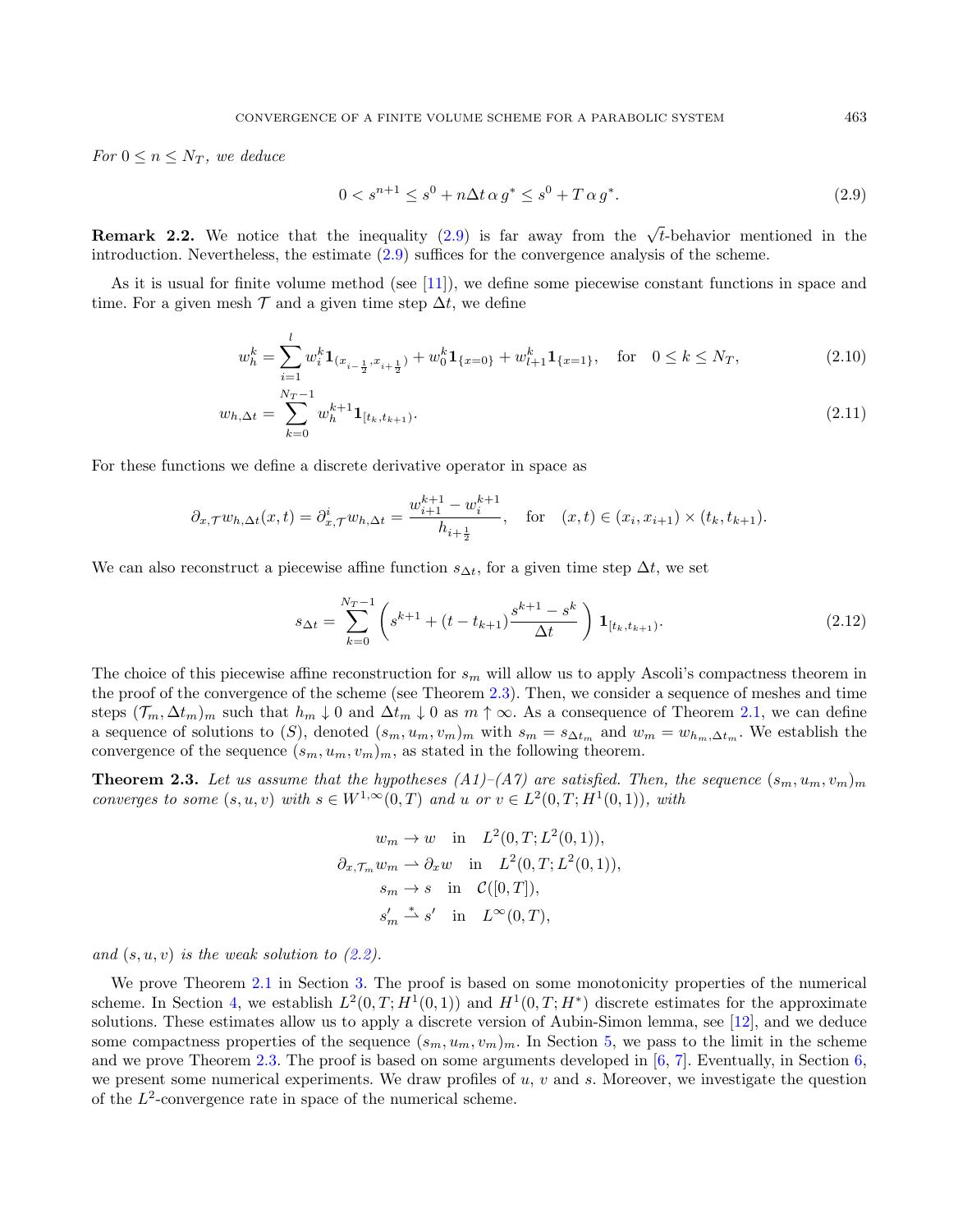#### 464 C. CHAINAIS-HILLAIRET ET AL.

## 3. Proof of Theorem [2.1](#page-5-0)

<span id="page-7-0"></span>In this section, we prove Theorem [2.1.](#page-5-0) To this end, we proceed by induction on  $n$  and we follow some ideas developed in [\[5\]](#page-22-0). First, let us note that  $(s^0, u^0, v^0)$  is well defined and satisfies  $(2.7)-(2.9)$  $(2.7)-(2.9)$  $(2.7)-(2.9)$ . We now assume that  $(2.7)-(2.9)$  $(2.7)-(2.9)$  $(2.7)-(2.9)$  is verified for  $(s^n, u^n, v^n)$ , for some  $n \geq 0$ . The inequalities  $(2.8)$  and  $(2.9)$  are straightforward consequences of the definition of  $s^{n+1}$ . Furthermore, as a by-product of the lower bound of  $(2.8)$ , we observe that  $C^{n+1} \geq 0$ . We first notice, thanks to [\(2.5b\)](#page-5-4) and the definition of B, that we can express  $v_{l+1}^{n+1}$  as

$$
v_{l+1}^{n+1} = \exp\left(-h_{l+\frac{1}{2}} \frac{C^{n+1}}{\kappa_v}\right) v_l^{n+1}.
$$

As already mentioned, the equations [\(2.3\)](#page-4-3) are decoupled. We rewrite [\(2.3b\)](#page-4-1) and [\(2.3c\)](#page-4-2) as two independent linear systems

$$
\mathbb{M}_v^n v^{n+1} = b_v^n \quad \text{and} \quad \mathbb{M}_u^n u^{n+1} = b_u^n,
$$

where we consider that  $u^{n+1} = (u_1^{n+1}, \ldots, u_{l+1}^{n+1})^t, v^{n+1} = (v_1^{n+1}, \ldots, v_l^{n+1})^t$  and  $b_u^n \in \mathcal{M}_{l+1,1}(\mathbb{R}), b_v^n \in \mathcal{M}_{l,1}(\mathbb{R}),$ <br> $\mathbb{M}_u^n \in \mathcal{M}_{l+1}(\mathbb{R})$  and  $\mathbb{M}_v^m \in \mathcal{M}_l(\mathbb{R})$ . The matrices  $\mathbb{M}_$ 

$$
\begin{split} (\mathbb{M}_{v}^{n})_{i,i} &= h_{i} \frac{(s^{n+1})^{2}}{\Delta t} + h_{i} \, (s^{n+1})^{2} \beta \gamma + \kappa_{v} \frac{B(h_{i+\frac{1}{2}} \frac{C^{n+1}}{\kappa_{v}} x_{i+\frac{1}{2}})}{h_{i+\frac{1}{2}}} + \kappa_{v} \frac{B(-h_{i-\frac{1}{2}} \frac{C^{n+1}}{\kappa_{v}} x_{i-\frac{1}{2}})}{h_{i-\frac{1}{2}}}, \quad \text{for} \quad 1 \leq i \leq l-1, \\ (\mathbb{M}_{v}^{n})_{i,i+1} &= -\kappa_{v} \frac{B(h_{i-\frac{1}{2}} \frac{C^{n+1}}{\kappa_{v}} x_{i+\frac{1}{2}})}{h_{i+\frac{1}{2}}}, \quad \text{for} \quad 1 \leq i \leq l-1, \\ (\mathbb{M}_{v}^{n})_{i,i-1} &= -\kappa_{v} \frac{B(h_{i-\frac{1}{2}} \frac{C^{n+1}}{\kappa_{v}} x_{i-\frac{1}{2}})}{h_{i-\frac{1}{2}}}, \quad \text{for} \quad 2 \leq i \leq l, \\ (\mathbb{M}_{v}^{n})_{l,l} &= h_{l} \frac{(s^{n+1})^{2}}{\Delta t} + h_{l} (s^{n+1})^{2} \beta \gamma + \kappa_{v} \frac{B(-h_{l-\frac{1}{2}} \frac{C^{n+1}}{\kappa_{v}} x_{l-\frac{1}{2}})}{h_{l-\frac{1}{2}}}, \\ (\mathbb{M}_{u}^{n})_{i,i} &= h_{i} \frac{(s^{n+1})^{2}}{\Delta t} + h_{i} (s^{n+1})^{2} \beta + \kappa_{u} \frac{B(h_{i+\frac{1}{2}} \frac{C^{n+1}}{\kappa_{u}} x_{i+\frac{1}{2}})}{h_{i+\frac{1}{2}}} + \kappa_{u} \frac{B(-h_{i-\frac{1}{2}} \frac{C^{n+1}}{\kappa_{u}} x_{i-\frac{1}{2}})}{h_{i-\frac{1}{2}}}, \quad \text{for} \quad 1 \leq i \leq l, \\ (\mathbb{M}_{u}^{n})_{i,i+1} &= -\kappa_{u} \frac{B(-h_{
$$

The vectors  $b_u^n$  and  $b_v^n$  are defined by

$$
(b_v^n)_i = h_i \frac{s^{n+1} s^n}{\Delta t} v_i^n + h_i (s^{n+1})^2 \beta u_i^n, \quad \forall 2 \le i \le l,
$$
  

$$
(b_v^n)_1 = h_1 \frac{s^{n+1} s^n}{\Delta t} v_1^n + h_1 (s^{n+1})^2 \beta u_1^n + \kappa_v \frac{r^{n+1}}{h_{\frac{1}{2}}},
$$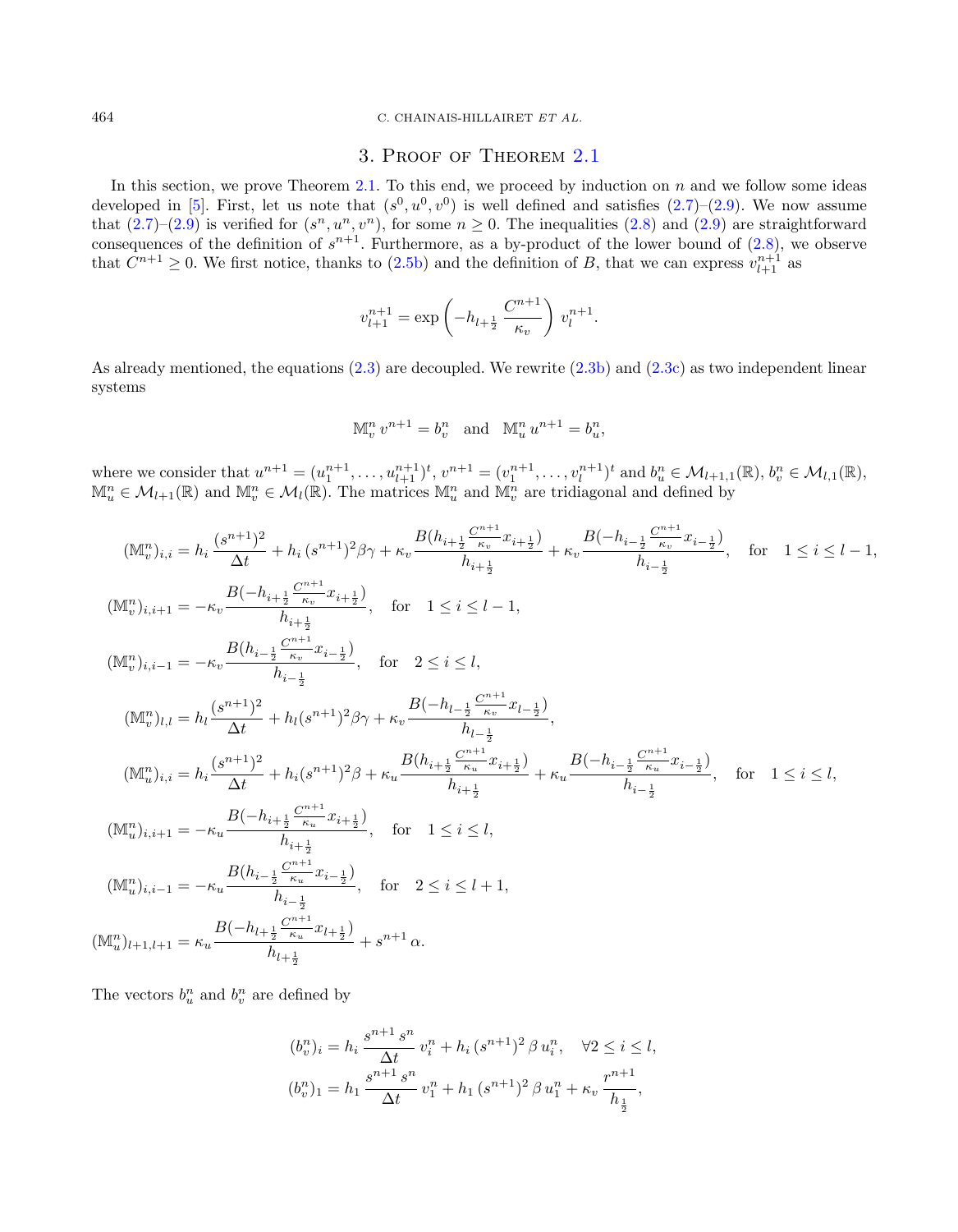$$
(b_u^n)_i = h_i \frac{s^{n+1} s^n}{\Delta t} u_i^n + h_i (s^{n+1})^2 \beta \gamma v_i^{n+1}, \quad \forall 2 \le i \le l,
$$
  

$$
(b_u^n)_1 = h_1 \frac{s^{n+1} s^n}{\Delta t} u_1^n + h_1 (s^{n+1})^2 \beta \gamma v_1^{n+1} + \kappa_u \frac{g^{n+1}}{h_{\frac{1}{2}}},
$$
  

$$
(b_u^n)_{l+1} = 0.
$$

The matrices  $\mathbb{M}_u^n$  and  $\mathbb{M}_v^n$  have positive diagonal terms and non-positive off-diagonal terms and are strictly diagonally dominant with respect to their columns. Therefore,  $\mathbb{M}_u^n$  and  $\mathbb{M}_v^n$  are M-matrices and thus invertible and monotone. We first deduce the existence and uniqueness of a solution to  $(S)$ . Moreover, as  $b_u^n \geq 0$  and  $b_v^n \geq 0$ , we deduce, thanks to the induction hypothesis, that  $u^{n+1} \geq 0$ ,  $v^{n+1} \geq 0$  and by definition of  $v_{l+1}^{n+1}$ , we conclude that  $v_{l+1}^{n+1} \geq 0$ .

Let us prove now the upper bounds  $(2.7)$ . We notice that the inequalities are true for  $i = 0$  by construction of the scheme (S). Now let  $R^* \in \mathcal{M}_{l,1}(\mathbb{R})$  be the vector with all its components equal to  $r^*$ . Using the equality  $B(x) - B(-x) = -x$ , we obtain that, for  $2 \leq i \leq l - 1$ ,

$$
(\mathbb{M}_v^n R^*)_i = r^* h_i \frac{(s^{n+1})^2}{\Delta t} + r^* h_i (s^{n+1})^2 \beta \gamma - r^* h_i s^{n+1} \frac{s^{n+1} - s^n}{\Delta t}
$$
  
=  $r^* h_i (s^{n+1})^2 \beta \gamma + r^* h_i \frac{s^{n+1} s^n}{\Delta t}.$ 

Thanks to the induction hypothesis and to the identity  $g^* = \gamma r^*$ , it yields

$$
(\mathbb{M}_v^n(v^{n+1} - R^*))_i = h_i \frac{s^{n+1} s^n}{\Delta t} (v_i^n - r^*) + h_i (s^{n+1})^2 \beta (u_i^n - \gamma r^*) \le 0, \quad \forall 2 \le i \le l-1.
$$

Then, for  $i = l$ , we have

$$
(\mathbb{M}_v^n R^*)_l = h_l \frac{(s^{n+1})^2}{\Delta t} r^* + h_l (s^{n+1})^2 \beta \gamma r^* + x_{l-\frac{1}{2}} s^{n+1} \frac{s^{n+1} - s^n}{\Delta t} r^*.
$$

Hence

$$
(\mathbb{M}_{v}^{n}(v^{n+1} - R^{*}))_{l} = h_{l} \frac{s^{n+1} s^{n}}{\Delta t} v_{l}^{n} - h_{l} \frac{(s^{n+1})^{2}}{\Delta t} r^{*} + h_{l} (s^{n+1})^{2} \beta (u_{i}^{n} - \gamma r^{*}) - x_{l-\frac{1}{2}} s^{n+1} \frac{s^{n+1} - s^{n}}{\Delta t} r^{*} \leq h_{l} \frac{(s^{n+1})^{2}}{\Delta t} r^{*} - h_{l} \frac{(s^{n+1})^{2}}{\Delta t} r^{*} - x_{l-\frac{1}{2}} s^{n+1} \frac{(s^{n+1} - s^{n})}{\Delta t} r^{*} \leq 0.
$$

For  $i = 1$ , since  $x_{\frac{3}{2}} = h_1$ ,

$$
\begin{aligned} (\mathbb{M}_v^n R^*)_1 &= h_1 \frac{(s^{n+1})^2}{\Delta t} r^* + h_1 (s^{n+1})^2 \beta \gamma r^* - x_{\frac{3}{2}} s^{n+1} \frac{s^{n+1} - s^n}{\Delta t} r^* + \kappa_v \frac{r^*}{h_{\frac{1}{2}}},\\ &= h_1 \left( s^{n+1} \right)^2 \beta \gamma \, r^* + h_1 \frac{s^{n+1} \, s^n}{\Delta t} \, r^* + \kappa_v \frac{r^*}{h_{\frac{1}{2}}} .\end{aligned}
$$

Thus, using the induction hypothesis, we obtain

$$
(\mathbb{M}_v^n(v^{n+1} - R^*))_1 = h_1 \frac{s^{n+1}s^n}{\Delta t} (v_1^n - r^*) + h_1 (s^{n+1})^2 \beta (u_1^n - \gamma r^*) + \frac{\kappa_v}{h_{\frac{1}{2}}} (r^{n+1} - r^*) \le 0.
$$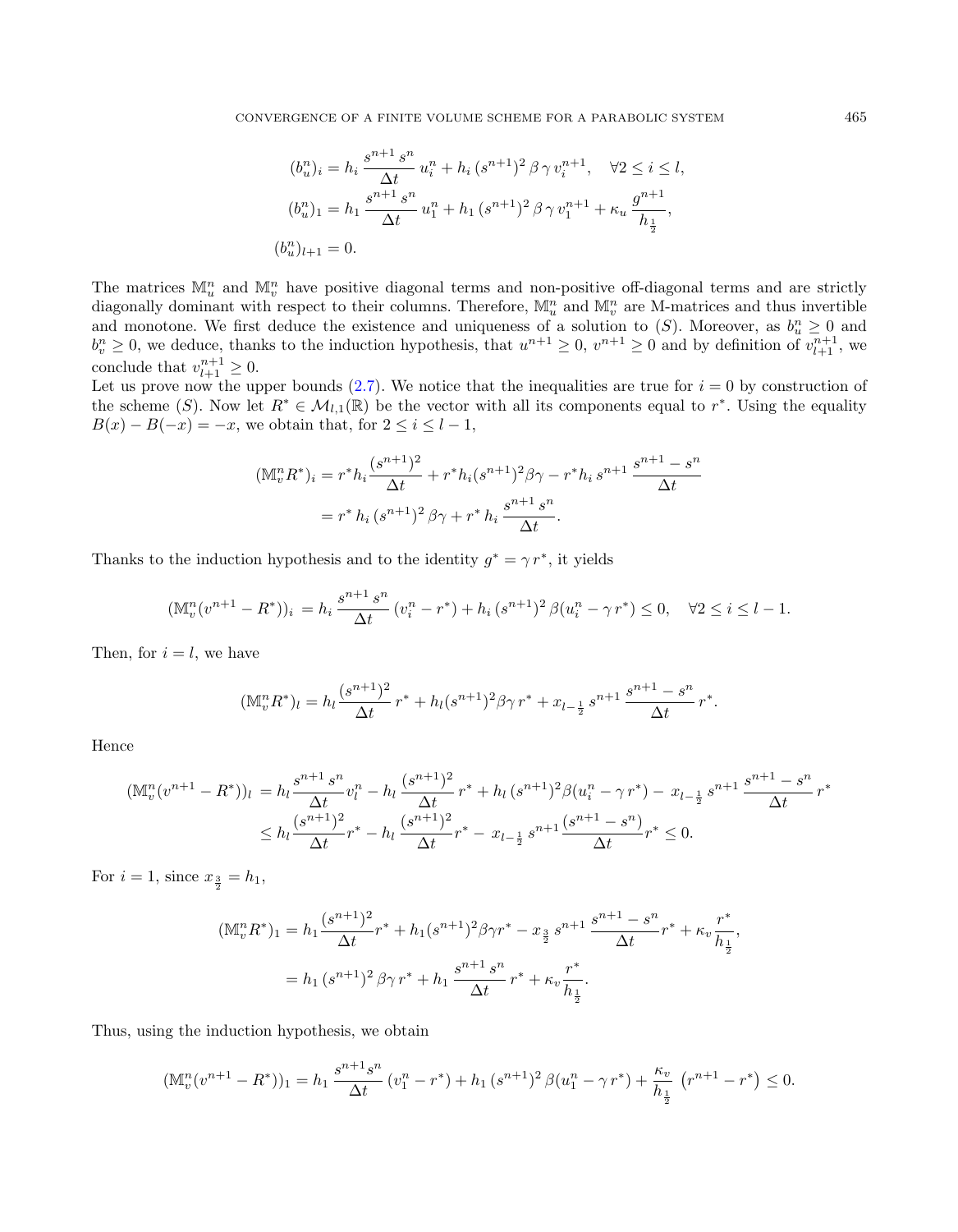As  $\mathbb{M}_v^n$  is an M-matrix we deduce that

$$
v^{n+1} \le r^*,
$$

and  $v_{l+1}^{n+1} \leq r^*$  follows from the definition of  $v_{l+1}^{n+1}$ . Similarly, let  $G^* \in \mathcal{M}_{l+1,1}(\mathbb{R})$  a constant vector of component  $g^*$ , we show that for  $i \in \{1,\ldots,l\}$ 

$$
(\mathbb{M}_u^n(u^{n+1} - G^*))_i \le 0.
$$

Moreover

$$
(\mathbb{M}_u^n G^*)_{l+1} = \alpha s^{n+1} g^* + s^{n+1} \frac{s^{n+1} - s^n}{\Delta t} g^* \ge 0,
$$

and

$$
(\mathbb{M}_u^n u^{n+1})_{l+1} = 0.
$$

Eventually,  $(\mathbb{M}_u^n(u^{n+1}-G^*))_{l+1}\leq 0$  and as  $\mathbb{M}_u^n$  is an M-matrix we deduce the upper bounds of  $(2.7)$ . This concludes the proof of Theorem [2.1.](#page-5-0)

# 4. Estimates on the approximate solutions

## <span id="page-9-0"></span>4.1. Functional spaces and discrete norms

For the proof of Theorem [2.3,](#page-6-0) we introduce some discrete functional spaces and norms.

**Definition 4.1.** Let  $\mathcal T$  a mesh of size h and  $\Delta t$  a time step. We define the set  $X_{\mathcal T}$  of piecewise constant functions in space by

$$
X_{\mathcal{T}} = \{z_h : [0, 1] \longrightarrow \mathbb{R} : \exists (z_i)_{0 \le i \le l+1} \in \mathbb{R}^{l+2} \text{ and}
$$
  

$$
z_h(x) = \sum_{i=1}^l z_i \mathbf{1}_{(x_{i-\frac{1}{2}}, x_{i+\frac{1}{2}})}(x) + z_0 \mathbf{1}_{\{x=0\}}(x) + z_{l+1} \mathbf{1}_{\{x=1\}}(x) \}.
$$

We also define the set  $X_{\mathcal{T}, \Delta t}$  of piecewise constant functions in space and time by

$$
X_{\mathcal{T},\Delta t} = \{z_{h,\Delta t} : [0,1] \times [0,T] \longrightarrow \mathbb{R} : \exists (z_h^{k+1})_{0 \le k \le N_T - 1} \in (X_{\mathcal{T}})^{N_T} \text{ and}
$$
  

$$
z_{h,\Delta t}(x,t) = \sum_{k=0}^{N_T - 1} z_h^{k+1}(x) \mathbf{1}_{[t_k, t_{k+1})}(t) \}.
$$

For  $z_h \in X_{\mathcal{T}}$ , we notice that if  $|| \cdot ||_0$  denote the  $L^2(0,1)$  norm, then

$$
||z_h||_0 = \left(\sum_{i=1}^l h_i |z_i|^2\right)^{\frac{1}{2}}.
$$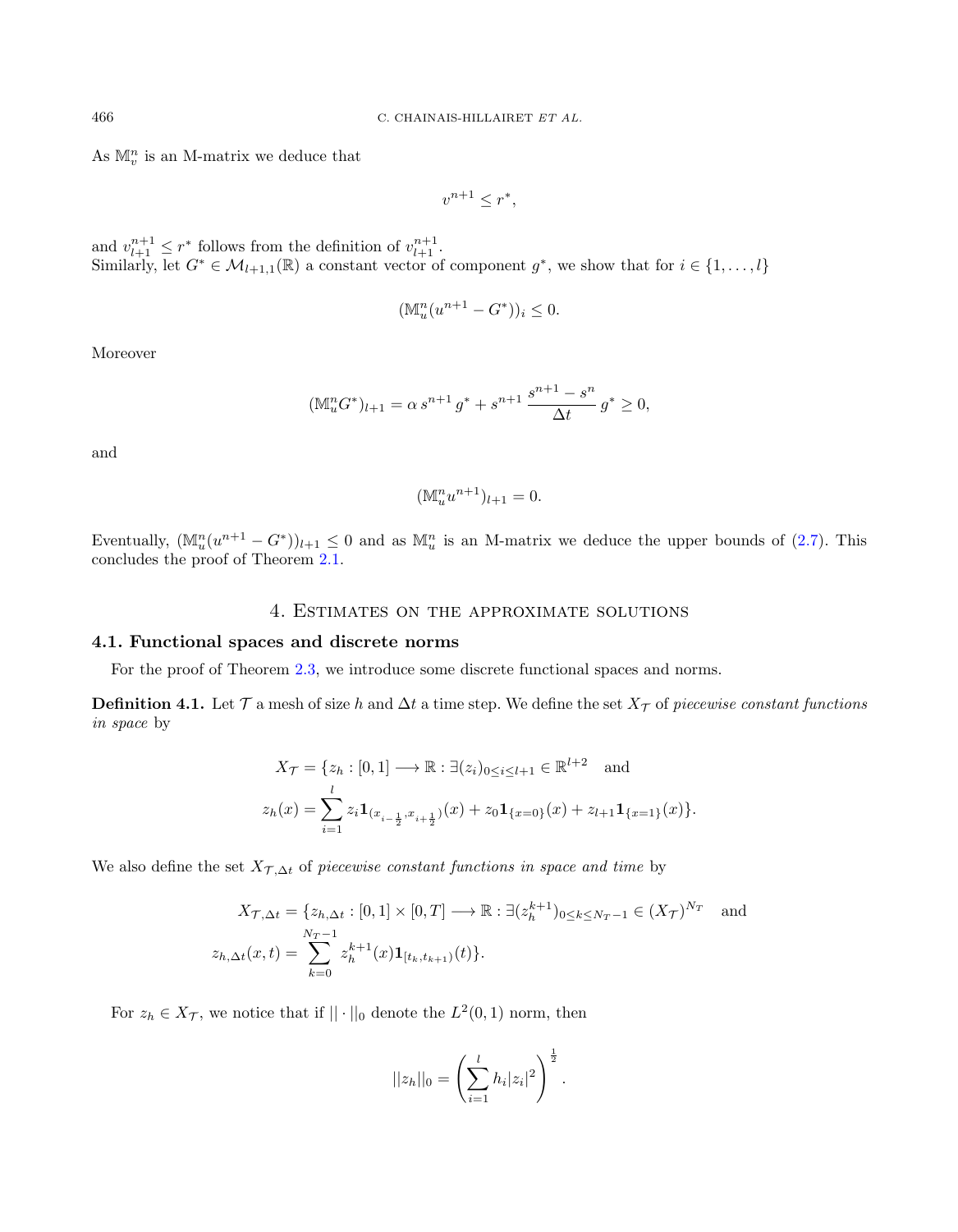On  $X_{\mathcal{T}}$  and  $X_{\mathcal{T},\Delta t}$  we define some norms which are the discrete version of the  $H^1(0,1)$ ,  $H^*$ ,  $L^2(0,T;L^2(0,1))$ ,  $L^2(0,T;H^1(0,1))$  and  $L^2(0,T;H^*)$  norms.

$$
||z_h||_{1,2,\mathcal{T}} = \left(\sum_{i=0}^{l} \frac{(z_{i+1} - z_i)^2}{h_{i+\frac{1}{2}}} + z_0^2 + z_{l+1}^2\right)^{\frac{1}{2}}, \quad \forall z_h \in X_{\mathcal{T}},
$$
  

$$
||z_h||_{-1,2,\mathcal{T}} = \sup\left\{\int_0^1 z_h \eta_h : \eta_h \in X_{\mathcal{T}}, \ \eta_h(0) = 0, \ ||\eta_h||_{1,2,\mathcal{T}} \le 1\right\}, \quad \forall z_h \in X_{\mathcal{T}},
$$
  

$$
||z_{h,\Delta t}||_{0;0,\mathcal{T}} = \left(\sum_{k=0}^{N_T - 1} \Delta t ||z_h^{k+1}||_0^2\right)^{\frac{1}{2}}, \quad \forall z_{h,\Delta t} \in X_{\mathcal{T},\Delta t},
$$
  

$$
||z_{h,\Delta t}||_{0;1,2,\mathcal{T}} = \left(\sum_{k=0}^{N_T - 1} \Delta t ||z_h^{k+1}||_{1,2,\mathcal{T}}^2\right)^{\frac{1}{2}}, \quad \forall z_{h,\Delta t} \in X_{\mathcal{T},\Delta t},
$$
  

$$
||z_{h,\Delta t}||_{0;-1,2,\mathcal{T}} = \left(\sum_{k=0}^{N_T - 1} \Delta t ||z_h^{k+1}||_{-1,2,\mathcal{T}}^2\right)^{\frac{1}{2}}, \quad \forall z_{h,\Delta t} \in X_{\mathcal{T},\Delta t}.
$$

In [\[8\]](#page-22-8) the authors have shown that, for all  $z_h \in X_{\mathcal{T}}$ ,

$$
(z_i)^2 \le 2 ||z_h||_{1,2,\mathcal{T}}^2
$$
, for  $1 \le i \le l$ .

As a by-product, we obtain the discrete Poincaré inequality, for all  $z_h \in X_{\mathcal{T}}$ 

<span id="page-10-1"></span>
$$
||z_h||_0 \le \sqrt{2} ||z_h||_{1,2,\mathcal{T}}.\tag{4.1}
$$

# 4.2. Discrete  $L^2(0,T;H^1(0,1))$  estimates

In this section we prove  $L^2(0,T;H^1(0,1))$  discrete estimates for the solutions of  $(S)$ . Let  $\Delta t$  be a time step. Then, we introduce a piecewise constant reconstruction of the boundary condition

$$
g_{\Delta t}(t) = \sum_{n=0}^{N_T-1} g^{n+1} \mathbf{1}_{[t_n, t_{n+1})}(t) \text{ and } r_{\Delta t}(t) = \sum_{n=0}^{N_T-1} r^{n+1} \mathbf{1}_{[t_n, t_{n+1})}(t),
$$

where, for  $0 \le n \le N_T - 1$ , the elements  $g^{n+1}$  and  $r^{n+1}$  are defined by  $(2.5a)$ . For these functions we define a discrete seminorm, denoted  $|| \cdot ||_{1,2,\Delta t}$ , defined by

$$
||q_{\Delta t}||_{1,2,\Delta t} = \left(\sum_{n=0}^{N_T-1} \frac{(q^{n+1}-q^n)^2}{\Delta t}\right)^{\frac{1}{2}},
$$

for  $q_{\Delta t} = g_{\Delta t}$  or  $r_{\Delta t}$ . As g and  $r \in W^{1,2}(0,T)$ , there exist  $G, R < +\infty$ , not depending on  $\Delta t$ , such that

 $||g_{\Delta t}||_{1,2,\Delta t} < G$  and  $||r_{\Delta t}||_{1,2,\Delta t} < R$ .

<span id="page-10-0"></span>**Proposition 4.2.** For a given  $\Delta t$ , a given mesh T and under the assumptions  $(A1)$ – $(A7)$ , there exists a positive constant C depending on  $s^0$ ,  $\alpha$ ,  $||g_{\Delta t}||_{1,2,\Delta t}$ ,  $||r_{\Delta t}||_{1,2,\Delta t}$ ,  $g^*$ ,  $r^*$ ,  $\kappa_w$ ,  $\beta$ ,  $\gamma$  and T and independent of h and  $\Delta t$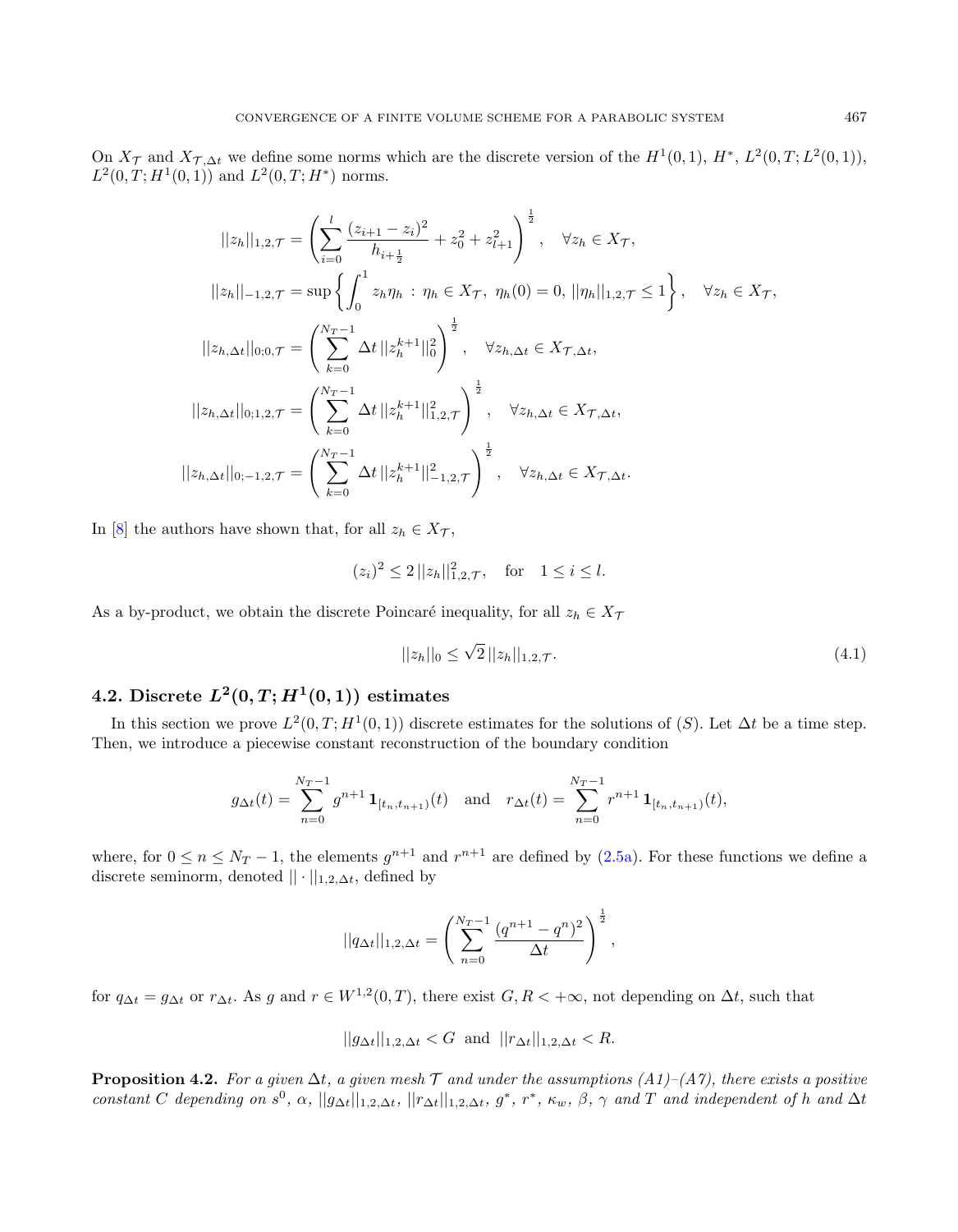such that

$$
||w_{h,\Delta t}||_{0;1,2,\mathcal{T}} \leq C.
$$

*Proof.* Let us show the result for  $v_{h,\Delta t}$ . We multiply [\(2.3b\)](#page-4-1) by  $\frac{\Delta t}{s^{n+1}s^n} (v_i^{n+1} - r^{n+1})$  and we sum over n and i, we obtain  $E + F + G = 0$ , with

$$
E = \sum_{n=0}^{N_T-1} \frac{\Delta t}{s^n} \sum_{i=1}^l h_i \frac{(s^{n+1}v_i^{n+1} - s^n v_i^n)}{\Delta t} (v_i^{n+1} - r^{n+1}),
$$
  
\n
$$
F = \sum_{n=0}^{N_T-1} \frac{\Delta t}{s^{n+1} s^n} \sum_{i=1}^l \left( G_{v,i+\frac{1}{2}}^{n+1} - G_{v,i-\frac{1}{2}}^{n+1} \right) (v_i^{n+1} - r^{n+1}),
$$
  
\n
$$
G = \sum_{n=0}^{N_T-1} \frac{\Delta t}{s^n} \sum_{i=1}^l h_i \beta (\gamma v_i^{n+1} - u_i^n) (v_i^{n+1} - r^{n+1}).
$$

We notice that we can rewrite  $E$  as  $E = E_1 + E_2 + E_3$ , with

$$
E_1 = \sum_{n=0}^{N_T-1} \Delta t \sum_{i=1}^l h_i \frac{(v_i^{n+1} - r^{n+1} - (v_i^n - r^n))}{\Delta t} (v_i^{n+1} - r^{n+1}),
$$
  
\n
$$
E_2 = \sum_{n=0}^{N_T-1} \Delta t \sum_{i=1}^l h_i \frac{(r^{n+1} - r^n)}{\Delta t} (v_i^{n+1} - r^{n+1}),
$$
  
\n
$$
E_3 = \sum_{n=0}^{N_T-1} \frac{\Delta t}{s^n} \sum_{i=1}^l h_i \frac{s^{n+1} - s^n}{\Delta t} v_i^{n+1} (v_i^{n+1} - r^{n+1}).
$$

For  $E_1$ , we apply the formula  $(a - b) a \ge (a^2 - b^2)/2$ , to get a telescopic sum. Then, we obtain

$$
E_1 \geq \sum_{i=1}^l \frac{h_i}{2} (v_i^{N_T} - r^{N_T})^2 - \sum_{i=1}^l \frac{h_i}{2} (v_i^0 - r^0)^2 \geq -\frac{1}{2} ||v_h^0 - r^0||_0^2.
$$

For  $E_2$ , using the inequality  $2ab \ge -a^2 - b^2$ , we deduce

$$
E_2 \geq -\frac{1}{2} ||r_{\Delta t}||_{1,2,\Delta t}^2 - \frac{1}{2} ||v_{h,\Delta t} - r_{\Delta t}||_{0,0,\mathcal{T}}^2.
$$

Finally, applying the Cauchy-Schwarz inequality, we have for  $E_3$ 

$$
E_3 \geq -\sum_{n=0}^{N_T-1} \frac{\Delta t}{s^n} \frac{s^{n+1}-s^n}{\Delta t} \left(\sum_{i=1}^l h_i \left(v_i^{n+1}\right)^2\right)^{\frac{1}{2}} \left(\sum_{i=1}^l h_i \left(v_i^{n+1}-r^{n+1}\right)^2\right)^{\frac{1}{2}}.
$$

Thus, from Theorem [2.1](#page-5-0) and the Young inequality, we deduce that

$$
E_3 \geq -\frac{\alpha g^*}{2s^0} \left( ||v_{h,\Delta t}||_{0;0,\mathcal{T}}^2 + ||v_{h,\Delta t} - r_{\Delta t}||_{0;0,\mathcal{T}}^2 \right).
$$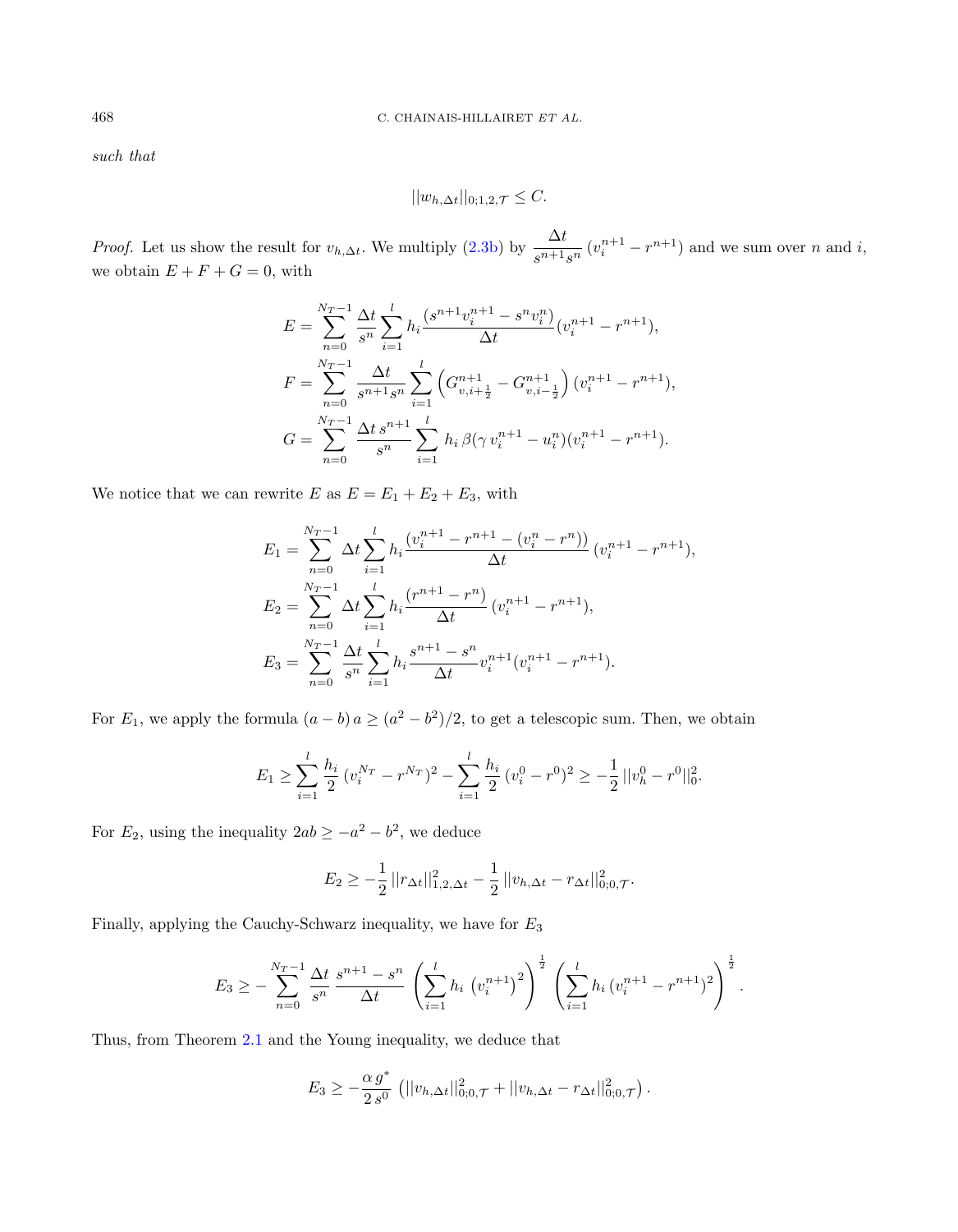Hence, we obtain

$$
E \ge -\frac{1}{2} ||v_h^0 - r^0||_0^2 - \frac{1}{2} ||r_{\Delta t}||_{1,2,\Delta t}^2 - \frac{(s^0 + \alpha g^*)}{2s^0} ||v_{h,\Delta t} - r_{\Delta t}||_{0,0,\mathcal{T}}^2 - \frac{\alpha g^*}{s^0} ||v_{h,\Delta t}||_{0,0,\mathcal{T}}^2. \tag{4.2}
$$

For the term  $F$ , we use a discrete integration by parts

$$
F = -\sum_{n=0}^{N_T-1} \frac{\Delta t}{s^{n+1} s^n} \sum_{i=0}^l G_{v,i+\frac{1}{2}}^{n+1} (v_{i+1}^{n+1} - v_i^{n+1}).
$$

Following the ideas of [\[6\]](#page-22-6), we recall the standard decomposition of the numerical fluxes:

$$
G_{w,i+\frac{1}{2}}^{n+1} = -\kappa_w \frac{B^c \left( h_{i+\frac{1}{2}} \frac{C^{n+1}}{\kappa_w} x_{i+\frac{1}{2}} \right)}{h_{i+\frac{1}{2}}} (w_{i+1}^{n+1} - w_i^{n+1}) - C^{n+1} x_{i+\frac{1}{2}} \frac{(w_i^{n+1} + w_{i+1}^{n+1})}{2}, \tag{4.3}
$$

with

$$
Bc(x) = \frac{B(x) + B(-x)}{2} = \frac{x}{2} \coth\left(\frac{x}{2}\right).
$$

Then, applying  $(4.3)$  to F, we have

$$
F = \sum_{n=0}^{N_T-1} \frac{\Delta t}{s^{n+1}s^n} \left[ \sum_{i=0}^l \kappa_v \frac{B^c \left( h_{i+\frac{1}{2}} \frac{C^{n+1}}{\kappa_v} x_{i+\frac{1}{2}} \right)}{h_{i+\frac{1}{2}}} (v_{i+1}^{n+1} - v_i^{n+1})^2 + \sum_{i=0}^l \frac{C^{n+1}}{2} x_{i+\frac{1}{2}} \left( (v_{i+1}^{n+1})^2 - (v_i^{n+1})^2 \right) \right].
$$

Using  $B<sup>c</sup>(x) \ge 1$  for all  $x \in \mathbb{R}$  and reordering the terms, we obtain

$$
F \geq \sum_{n=0}^{N_T-1} \frac{\Delta t}{s^{n+1} s^n} \sum_{i=0}^l \kappa_v \frac{(v_{i+1}^{n+1} - v_i^{n+1})^2}{h_{i+\frac{1}{2}}} + \sum_{n=0}^{N_T-1} \frac{\Delta t \, C^{n+1}}{2 \, s^{n+1} \, s^n} \left(v_{l+1}^{n+1}\right)^2 - \sum_{n=0}^{N_T-1} \frac{\Delta t \, C^{n+1}}{2 \, s^{n+1} \, s^n} \sum_{i=1}^l h_i \left(v_i^{n+1}\right)^2.
$$

Thus, it yields that

$$
F \ge \frac{\kappa_v}{(s^{N_T})^2} \sum_{n=0}^{N_T-1} \Delta t \sum_{i=0}^l \frac{(v_{i+1}^{n+1} - v_i^{n+1})^2}{h_{i+\frac{1}{2}}} - \frac{\alpha g^*}{2 s^0} ||v_{h,\Delta t}||_{0;0,\mathcal{T}}^2.
$$
 (4.4)

Eventually, using the Cauchy-Schwarz and Young inequalities, we conclude that

$$
G \ge -\frac{1}{2} \sum_{n=0}^{N_T-1} \frac{\Delta t \, s^{n+1}}{s^n} \, ||v_h^{n+1} - r^{n+1}||_0^2 - \frac{1}{2} \sum_{n=0}^{N_T-1} \frac{\Delta t \, s^{n+1}}{s^n} \, ||f(u_h^n, v_h^{n+1})||_0^2.
$$

Moreover, the Minkowski inequality and the  $L^{\infty}$ -bounds yield to

<span id="page-12-2"></span>
$$
||f(u_h^n, v_h^{n+1})||_0 \leq \beta (\gamma r^* + g^*).
$$

<span id="page-12-1"></span><span id="page-12-0"></span>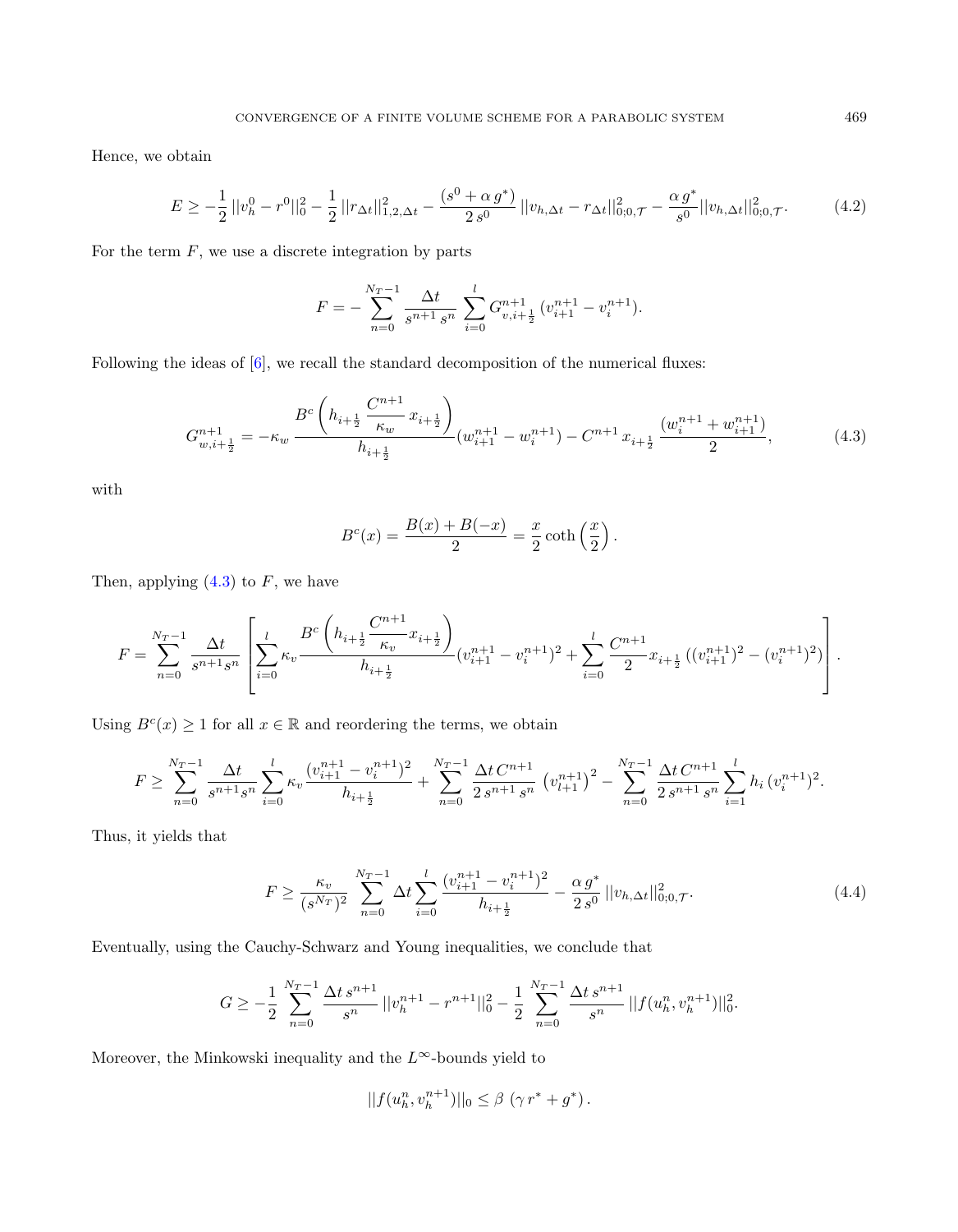We deduce, thanks to Theorem [2.1,](#page-5-0) that

$$
G \ge -\frac{s^{N_T}}{2\,s^0} \, ||v_{h,\Delta t} - r_{\Delta t}||_{0;0,\mathcal{T}}^2 - \frac{s^{N_T}}{2\,s^0} \,\beta^2 \, (\gamma \, r^* + g^*)^2 \, T. \tag{4.5}
$$

Furthermore, as  $E + F + G = 0$ , we deduce from [\(4.2\)](#page-12-1), [\(4.4\)](#page-12-2) and [\(4.5\)](#page-13-0) the existence of a constant C only depending on  $s_0, \alpha, ||r_{\Delta t}||_{1,2,\Delta t}, g^*, r^*, \kappa_v, \beta, \gamma$  and T such that

<span id="page-13-0"></span>
$$
||v_{h,\Delta t}||_{0;1,2,\mathcal{T}} \leq C.
$$

Let us prove now the result for  $u_{h,\Delta t}$ . As previously, we multiply [\(2.3c\)](#page-4-2) by  $\frac{\Delta t}{s^{n+1}s^n}(u_i^{n+1}-g^{n+1})$  and we sum over n and i, so that we obtain similarly  $E + F + G = 0$ . The only difference with the previous case concerns the term  $F$ . Indeed, due to the boundary conditions, the discrete integration by parts yields to

$$
F = \sum_{n=0}^{N_T-1} \frac{\Delta t}{s^{n+1} s^n} \left[ \sum_{i=0}^l G_{u,i+\frac{1}{2}}^{n+1} (u_i^{n+1} - u_{i+1}^{n+1}) + G_{u,l+\frac{1}{2}}^{n+1} (u_{l+1}^{n+1} - g^{n+1}) \right].
$$

Thus, we define

$$
F_1 = \sum_{n=0}^{N_T-1} \frac{\Delta t}{s^{n+1} s^n} G_{u,l+\frac{1}{2}}^{n+1} (u_{l+1}^{n+1} - g^{n+1}).
$$

Using the boundary condition  $(2.5c)$  and Theorem [2.1,](#page-5-0) we deduce that

$$
F_1 = \sum_{n=0}^{N_T-1} \frac{\Delta t}{s^n} \alpha u_{l+1}^{n+1} (u_{l+1}^{n+1} - g^{n+1}) \ge -\frac{\alpha T (g^*)^2}{s_0}.
$$

Then, applying the same techniques as before we conclude that there exists a positive constant C only depending on  $s^0$ ,  $\alpha$ ,  $||g_{\Delta t}||_{1,2,\Delta t}$ ,  $g^*$ ,  $r^*$ ,  $\kappa_u$ ,  $\beta$ ,  $\gamma$  and T such that

$$
||u_{h,\Delta t}||_{0;1,2,\mathcal{T}} \leq C.
$$

 $\Box$ 

# 4.3. Discrete  $H^1(0,T;H^*)$  estimates

In order to show some compactness properties for the sequence of approximate solutions  $(s_m, u_m, v_m)$ , we want to apply a discrete version of Aubin-Simon lemma obtained in [\[12\]](#page-23-11). In this purpose, we need to establish discrete  $L^2(0,T;H^*)$ -estimates for  $\partial_{t,\Delta t}u_m$  and  $\partial_{t,\Delta t}v_m$ , where  $\partial_{t,\Delta t}$  denotes the discrete derivative operator in time defined, for all  $z_{h,\Delta t} \in X_{\mathcal{T},\Delta t}$ , by

$$
\partial_{t,\Delta t} z_{h,\Delta t}(x,t) = \partial_{t,\Delta t}^k z_{h,\Delta t} = \frac{(z_h^{k+1} - z_h^k)}{\Delta t}, \quad \text{for} \quad t \in [t_k, t_{k+1}).
$$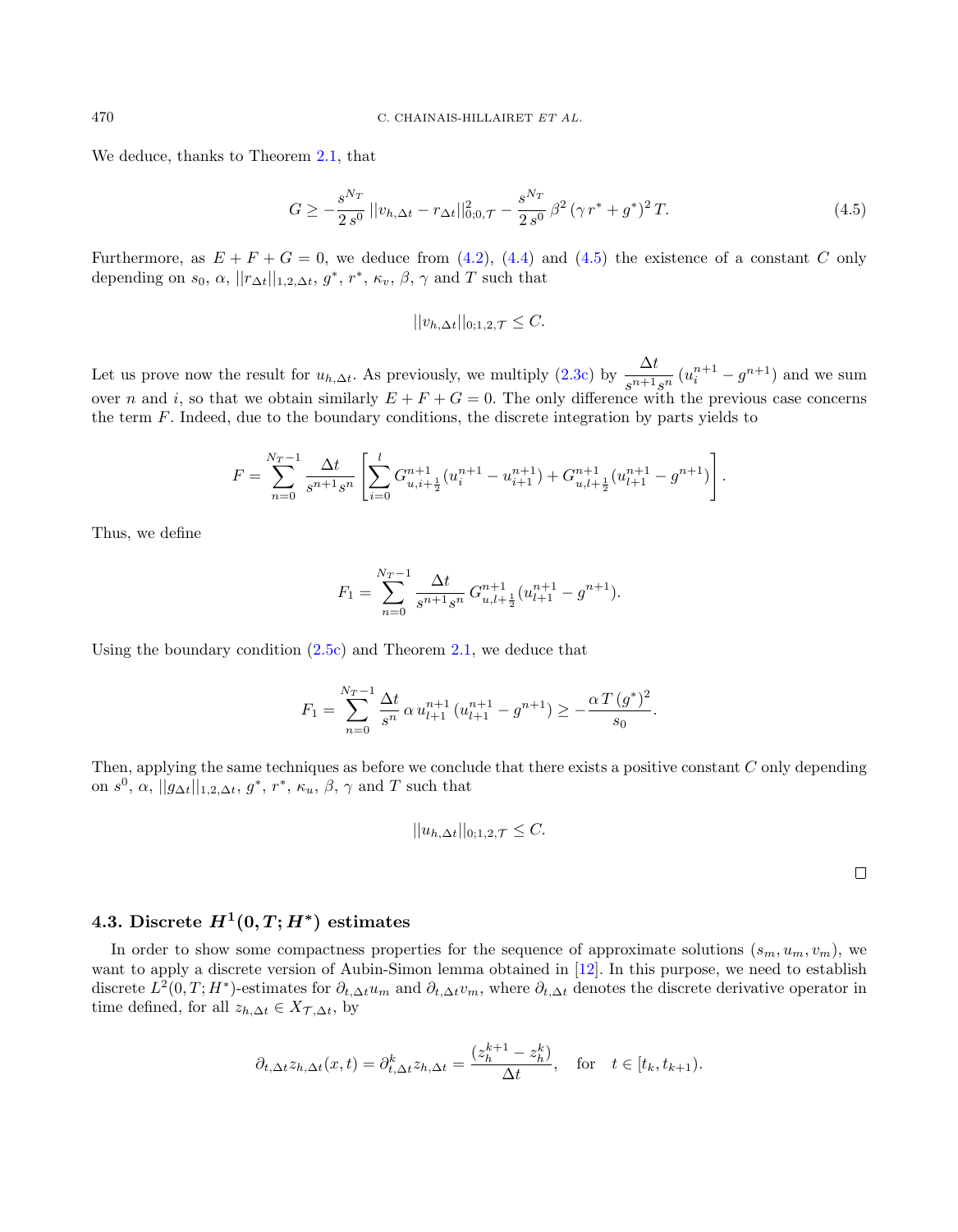<span id="page-14-0"></span>**Proposition 4.3.** For a given  $\Delta t$ , a given mesh T and under the assumptions  $(A1)$ – $(A7)$ , there exists a positive constant C depending only on  $s^0$ ,  $\alpha$ ,  $g^*$ ,  $r^*$ ,  $\kappa_w$ ,  $\beta$ ,  $\gamma$  and T and independent of h and  $\Delta t$  such that

$$
\sum_{n=0}^{N_T-1} \Delta t \, ||\partial_{t,\mathcal{T}}^n(w_{h,\Delta t})||^2_{-1,2,\mathcal{T}} \leq C.
$$

*Proof.* As in the previous proof, we first show the result for  $v_{h,\Delta t}$ . Let  $\eta_h \in X_{\mathcal{T}}$  such that  $\eta_h(0) = 0$  and  $||\eta_h||_{1,2,\mathcal{T}} \leq 1$ . We first notice that

$$
E = \int_0^1 \partial_{t,\mathcal{T}}^n (v_{h,\Delta t}) \eta_h \mathrm{d}x = \sum_{i=1}^l h_i \frac{(v_i^{n+1} - v_i^n)}{\Delta t} \eta_i.
$$

For a given *n* we multiply [\(2.3b\)](#page-4-1) by  $\frac{1}{s^{n+1}s^n}$   $\eta_i$  and we sum over *i*, we obtain  $E = F + G + H$ , with

$$
F = -\frac{1}{s^n} \frac{(s^{n+1} - s^n)}{\Delta t} \sum_{i=1}^l h_i v_i^{n+1} \eta_i,
$$
  
\n
$$
G = -\frac{1}{s^{n+1} s^n} \sum_{i=1}^l \left( G_{v,i+\frac{1}{2}}^{n+1} - G_{v,i-\frac{1}{2}}^{n+1} \right) \eta_i,
$$
  
\n
$$
H = -\frac{s^{n+1}}{s^n} \sum_{i=1}^l h_i \beta \left( \gamma v_i^{n+1} - u_i^n \right) \eta_i.
$$

Using the Cauchy-Schwarz inequality, Theorem  $2.1$  and  $(4.1)$ , we obtain

<span id="page-14-1"></span>
$$
|F| \le \frac{\alpha g^*}{s^0} \, ||v_h^{n+1}||_0 \, ||\eta_h||_0 \le \frac{2 \, \alpha g^*}{s^0} \, ||v_h^{n+1}||_{1,2,\mathcal{T}} \, ||\eta_h||_{1,2,\mathcal{T}}.\tag{4.6}
$$

For G, we use a discrete integration by parts and apply  $(4.3)$ , so that  $G = G_1 + G_2$ , with

$$
G_1 = -\frac{\kappa_v}{s^{n+1} s^n} \sum_{i=0}^l B^c \left( h_{i+\frac{1}{2}} \frac{C^{n+1}}{\kappa_v} x_{i+\frac{1}{2}} \right) \frac{\left( v_{i+1}^{n+1} - v_i^{n+1} \right) \left( \eta_{i+1} - \eta_i \right)}{h_{i+\frac{1}{2}}},
$$
  

$$
G_2 = -\frac{1}{2 s^n} \frac{s^{n+1} - s^n}{\Delta t} \sum_{i=0}^l x_{i+\frac{1}{2}} \left( v_{i+1}^{n+1} + v_i^{n+1} \right) \left( \eta_{i+1} - \eta_i \right).
$$

Thanks to Theorem [2.1,](#page-5-0) the term  $C^{n+1}$  is bounded. Then, we observe that  $B^c(h_{i+\frac{1}{2}}C^{n+1}x_{i+\frac{1}{2}}/\kappa_v)$  is also bounded for  $0 \leq i \leq l$ . We conclude, from Theorem [2.1](#page-5-0) and the Cauchy-Schwarz inequality that

$$
|G_1| \leq \frac{C \kappa_v}{(s^0)^2} ||v_h^{n+1}||_{1,2,\mathcal{T}} ||\eta_h||_{1,2,\mathcal{T}}.
$$

Applying Theorem [2.1,](#page-5-0) we obtain that

$$
|G_2| \leq \frac{\alpha (g^*)^2}{s^0} \sum_{i=0}^l |\eta_{i+1} - \eta_i|.
$$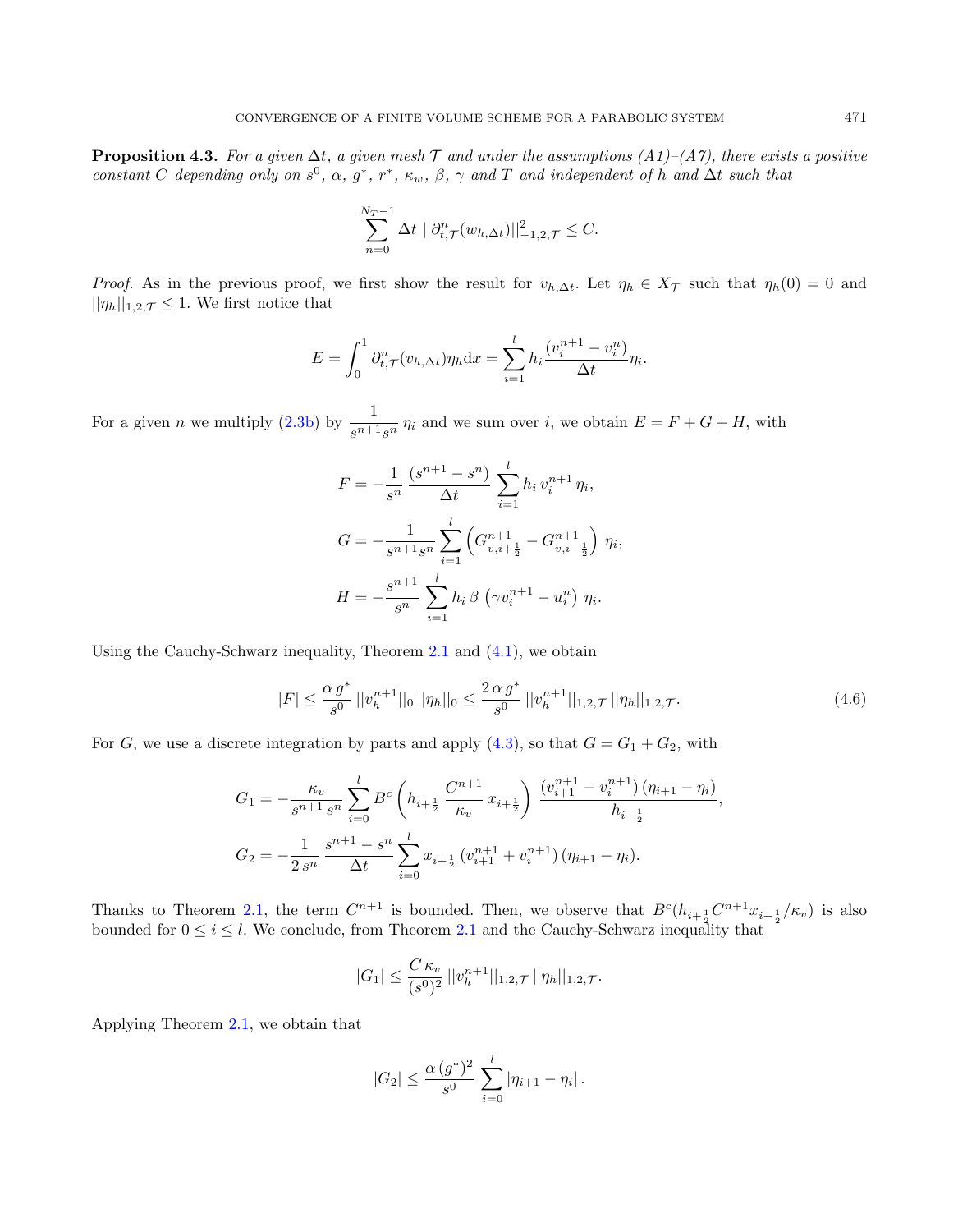Thus, the Cauchy-Schwarz inequality yields to

<span id="page-15-0"></span>
$$
|G_2| \leq \frac{\alpha (g^*)^2}{s^0} \, ||\eta_h||_{1,2,\mathcal{T}}.
$$

Hence, we conclude that

$$
|G| \leq \frac{C \kappa_v}{(s^0)^2} ||v_h^{n+1}||_{1,2,\mathcal{T}} ||\eta_h||_{1,2,\mathcal{T}} + \frac{\alpha (g^*)^2}{s^0} ||\eta_h||_{1,2,\mathcal{T}}.
$$
 (4.7)

Using the Cauchy-Schwarz inequality, we have

<span id="page-15-1"></span>
$$
|H| \le \frac{s^{n+1}}{s^n} \, ||f(u_h^n, v_h^{n+1})||_0 \, ||\eta_h||_0.
$$

Eventually, the  $L^{\infty}$ -estimates and [\(4.1\)](#page-10-1) provide

$$
|H| \le \sqrt{2} \frac{s^{N_T}}{s^0} \beta (\gamma r^* + g^*) ||\eta_h||_{1,2,\mathcal{T}}.
$$
\n(4.8)

Then, from  $(4.6)$ ,  $(4.7)$  and  $(4.8)$ , we deduce:

$$
|E| \leq \left(\frac{2\alpha s^0 g^* + C\kappa_v}{(s^0)^2} ||v_h^{n+1}||_{1,2,\mathcal{T}} + \frac{\alpha (g^*)^2}{s^0} + \sqrt{2} \frac{s^{N_T}}{s^0} \beta (\gamma r^* + g^*)\right) ||\eta_h||_{1,2,\mathcal{T}}.
$$

There exists a constant C depending on  $s^0$ ,  $\alpha$ ,  $g^*$ ,  $r^*$ ,  $\kappa_v$ ,  $\beta$ ,  $\gamma$  and T such that

$$
||\partial_{t,\mathcal{T}}^n(v_{h,\Delta t})||_{-1,2,\mathcal{T}} \leq C (||v_h^{n+1}||_{1,2,\mathcal{T}} + 1).
$$

Finally, we multiply by  $\Delta t$ , we sum over n and we get

$$
\sum_{n=0}^{N_T-1} \Delta t ||\partial_{t,\mathcal{T}}^n(v_{h,\Delta t})||^2_{-1,2,\mathcal{T}} \leq C \left( ||v_{h,\Delta t}||^2_{0,1,2,\mathcal{T}} + T \right).
$$

Proposition [4.2](#page-10-0) provides the existence of a positive constant C independent of h and  $\Delta t$  such that

$$
\sum_{n=0}^{N_T-1} \Delta t ||\partial_{t,\mathcal{T}}^n(v_{h,\Delta t})||^2_{-1,2,\mathcal{T}} \leq C.
$$

Let us prove now the result for  $u_{h,\Delta t}$ . Let  $\eta_h \in X_{\mathcal{T}}$  such that  $\eta_h(0) = 0$  and  $||\eta_h||_{1,2,\mathcal{T}} \leq 1$ . For a given n we multiply [\(2.3c\)](#page-4-2) by  $\frac{1}{s^{n+1}s^n}$   $\eta_i$  and we sum over i, we obtain  $E = F + G + H$ . As in the proof of Proposition [4.2,](#page-10-0) the only difference concerns the term G. Then, after a discrete integration by parts to G, we have  $G = G_1 + G_2$ , with

$$
G_1 = \frac{1}{s^{n+1}s^n} \sum_{i=0}^{l} G_{u,i+\frac{1}{2}}^{n+1} (\eta_{i+1} - \eta_i),
$$
  
\n
$$
G_2 = \frac{1}{s^{n+1} s^n} G_{u,l+\frac{1}{2}}^{n+1} \eta_{l+1}.
$$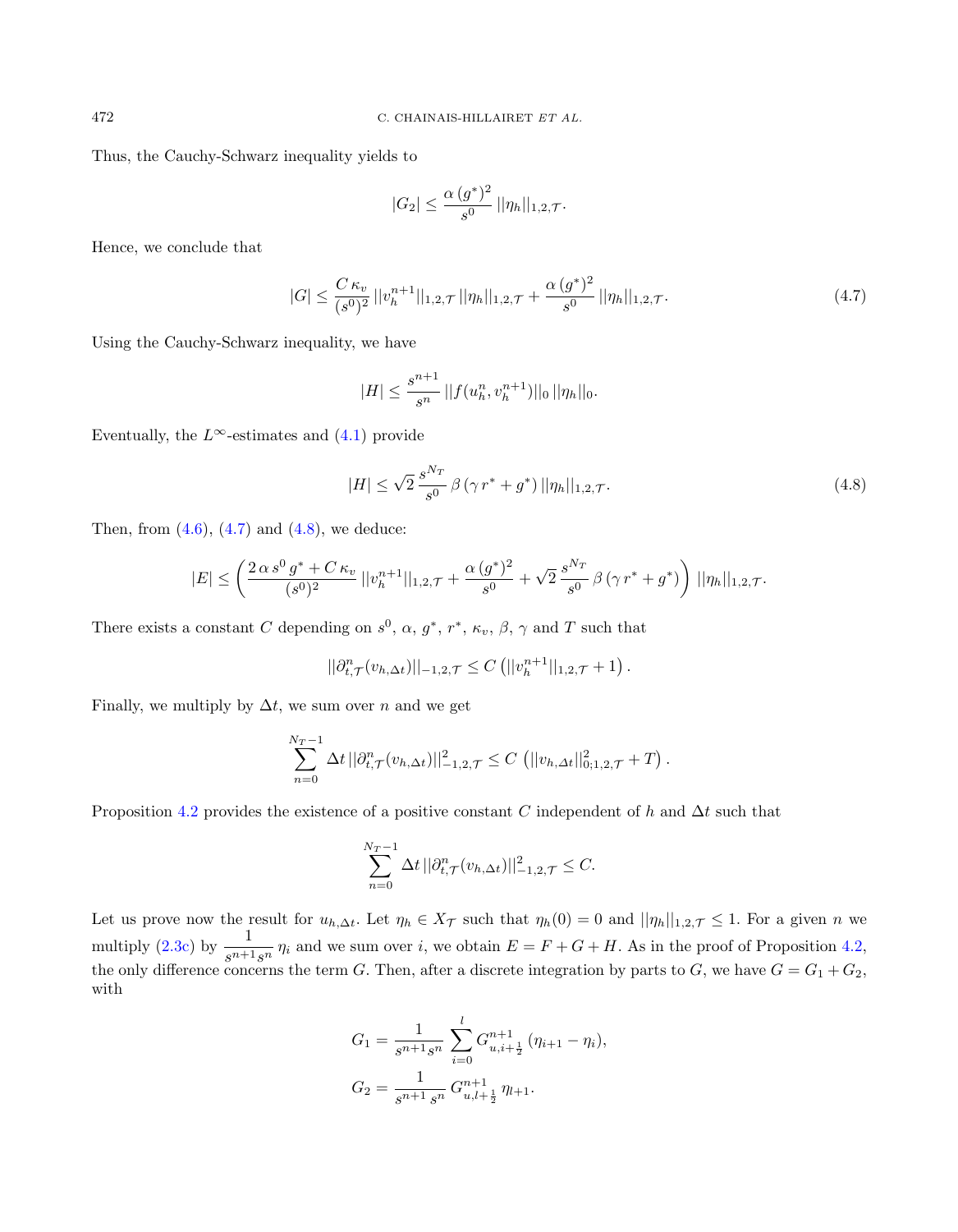Thanks to  $(2.5c)$  and Theorem [2.1,](#page-5-0) we deduce that

$$
|G_2| \le \frac{\alpha}{(s^0)^2} |u_{l+1}^{n+1} \eta_{l+1}| \le \frac{\alpha}{(s^0)^2} ||u_h^{n+1}||_{1,2,\mathcal{T}} ||\eta_h||_{1,2,\mathcal{T}}.
$$

Then, applying the same techniques as before we conclude that there exists a positive constant C depending only on  $s^0$ ,  $\alpha$ ,  $g^*$ ,  $r^*$ ,  $\kappa_u$ ,  $\beta$ ,  $\gamma$  and  $T$  and independent of h and  $\Delta t$  such that

$$
\sum_{n=0}^{N_T-1} \Delta t ||\partial_{t,\mathcal{T}}^n (u_{h,\Delta t})||^2_{-1,2,\mathcal{T}} \leq C.
$$

# 5. Proof of Theorem [2.3](#page-6-0)

### <span id="page-16-0"></span>5.1. Compactness results

We now consider a sequence of meshes and time steps  $(\mathcal{T}_m, \Delta t_m)_m$ , such that  $h_m \downarrow 0$  and  $\Delta t_m \downarrow 0$  as  $m \uparrow \infty$ , and the associated sequence  $(X_{\mathcal{T}_m})_m$ . Let us notice that  $(X_{\mathcal{T}_m})_m$  is a sequence of finite-dimensional subspaces of  $L^2(0,1)$ . Furthermore, we can endow each  $X_{\mathcal{T}_m}$  with the  $||\cdot||_{1,2,\mathcal{T}_m}$  norm or with the  $||\cdot||_{-1,2,\mathcal{T}_m}$  norm. These norms achieve the hypotheses of Gallouët-Latché lemma (Lem. 3.1 in [\[12\]](#page-23-11)). For a rigorous proof of this fact one can read Lemmas 2.1 and 2.2 in [\[10\]](#page-23-12). Eventually, for each m, we define  $(s_m, u_m, v_m)$  a sequence of solution to (S) with  $s_m = s_{\Delta t_m}$  and  $w_m = w_{h_m,\Delta t_m}$ .

<span id="page-16-1"></span>**Proposition 5.1.** Under the assumptions  $(A1)$ – $(A7)$ , there exist u and  $v \in L^2(0,T;H^1(0,1))$  and  $s \in W^{1,\infty}(0,T)$  such that, up to a subsequence, we have

$$
w_m \longrightarrow w \quad \text{in} \quad L^2(0, T; L^2(0, 1)),
$$
  
\n
$$
\partial_{x, \mathcal{T}_m} w_m \longrightarrow \partial_x w \quad \text{in} \quad L^2(0, T; L^2(0, 1)),
$$
  
\n
$$
s_m \longrightarrow s \quad \text{in} \quad \mathcal{C}([0, T]),
$$
  
\n
$$
s'_m \stackrel{*}{\rightharpoonup} s' \quad \text{in} \quad L^{\infty}(0, T).
$$

Proof. Thanks to Proposition [4.2](#page-10-0) and Proposition [4.3,](#page-14-0) we apply a discrete version of Aubin-Simon lemma for the sequence  $(w_m)_m$  (see Thm. 3.4 in [\[12\]](#page-23-11)). We deduce the existence of a function  $w \in L^2(0,T;L^2(0,1))$  such that, up to a subsequence,

$$
w_m \longrightarrow w
$$
 in  $L^2(0,T;L^2(0,1)).$ 

Furthermore, Proposition [4.2](#page-10-0) provides the existence of a function z which belongs to  $L^2(0,T;L^2(0,1))$  with, up to a subsequence,

$$
\partial_{x,\mathcal{T}_m} w_m \rightharpoonup z
$$
 in  $L^2(0,T;L^2(0,1)).$ 

As a straightforward consequence, we have  $\partial_x w = z$  and  $w \in L^2(0,T;H^1(0,1))$ . For the sequence  $(s_m)_m$ , Theorem [2.1](#page-5-0) and Ascoli theorem give the existence of a function  $s \in \mathcal{C}([0,T])$  such that, up to a subsequence,

$$
s_m \longrightarrow s
$$
 in  $\mathcal{C}([0,T]).$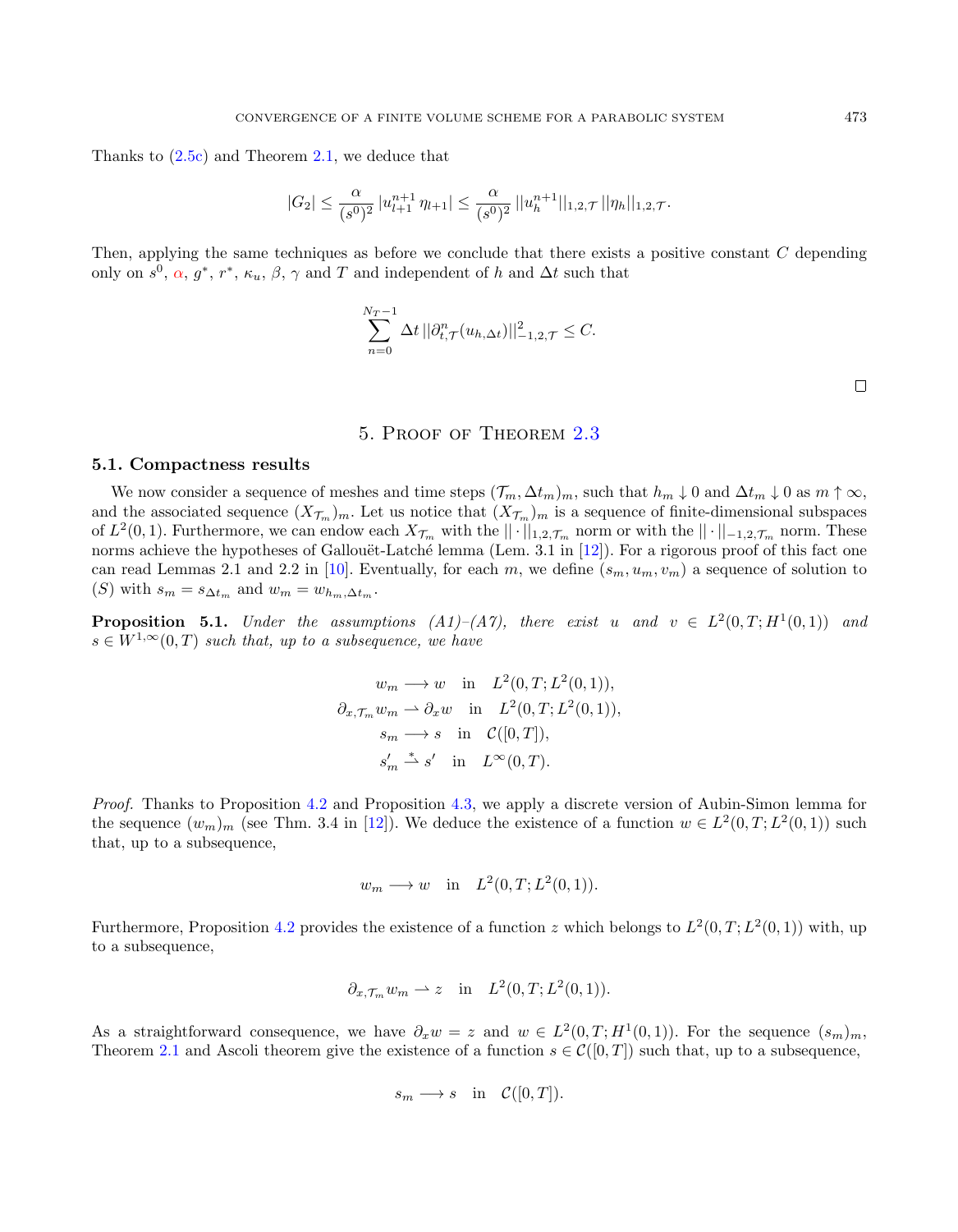Finally, using [\(2.8\)](#page-5-3) of Theorem [2.1,](#page-5-0) we obtain the existence of  $q \in L^{\infty}(0,T)$  with, up to a subsequence,

$$
s'_m \stackrel{*}{\rightharpoonup} q \quad \text{in} \quad L^{\infty}(0,T).
$$

Moreover, in the sense of distribution,  $s' = q$ .

### 5.2. Convergence of the traces

In the next section we pass to the limit  $h \downarrow 0$  and  $\Delta t \downarrow 0$  in the scheme. Let us first consider the boundary terms. Let us define the trace  $\delta z_{h,\Delta t}$ , of  $z_{h,\Delta t} \in X_{\mathcal{T},\Delta t}$ , by

$$
\delta z_{h,\Delta t}(0,t) = z_0^{n+1}
$$
 and  $\delta z_{h,\Delta t}(1,t) = z_{l+1}^{n+1}$ , for  $t \in [t_n, t_{n+1})$ .

<span id="page-17-0"></span>**Proposition 5.2.** The traces  $\delta w_m(0,.)$  and  $\delta w_m(1,.)$  converge, up to a subsequence, to  $w(0,.)$  and  $w(1,.)$  in  $L^1(0,T)$  and in  $L^2(0,T)$ .

Proof. See the proof of Proposition 3.4 and the proof of Corollary 3.1 in [\[10\]](#page-23-12).

### 5.3. Passage to the limit

In order to conclude the proof of Theorem [2.3,](#page-6-0) it remains to show that  $(s, u, v)$ , obtained in Proposition [5.1](#page-16-1) is a weak solution to  $(2.2)$ . In order to prove that  $(s, u, v)$  satisfies  $(S3)$ ,  $(S4)$  and  $(S5)$ , we follow some ideas developed in [\[6,](#page-22-6) [10\]](#page-23-12). For sake of simplicity, for a given mesh  $\mathcal T$  and a given time step  $\Delta t$ , we define:

$$
\check{s}_{\Delta t} = \sum_{k=0}^{N_T - 1} s^k \mathbf{1}_{[t_k, t_{k+1})} + s^{N_T} \mathbf{1}_{\{t = T\}},
$$

$$
\bar{s}_{\Delta t} = \sum_{k=0}^{N_T - 1} s^{k+1} \mathbf{1}_{(t_k, t_{k+1})} + s^0 \mathbf{1}_{\{t = 0\}},
$$

$$
\check{w}_{h, \Delta t} = \sum_{k=0}^{N_T - 1} w_h^k \mathbf{1}_{[t_k, t_{k+1})},
$$

where, for  $0 \le k \le N_T$ , the term  $w_h^k$  is defined by [\(2.10\)](#page-6-2). For a sequence of meshes and time steps  $(\mathcal{T}_m, \Delta t_m)$ such that  $h_m \downarrow 0$  and  $\Delta t_m \downarrow 0$  as  $m \uparrow \infty$ , we notice that

$$
\tilde{w}_m \longrightarrow w \quad \text{in} \quad L^2(0, T; L^2(0, 1)),
$$

$$
\partial_{x, \mathcal{T}_m} \tilde{w}_m \longrightarrow \partial_x w \quad \text{in} \quad L^2(0, T; L^2(0, 1)),
$$

$$
\tilde{s}_m \longrightarrow s \quad \text{in} \quad L^{\infty}(0, T),
$$

$$
\bar{s}_m \longrightarrow s \quad \text{in} \quad L^{\infty}(0, T),
$$

where  $\check{w}_m = \check{w}_{h_m,\Delta t_m}$ ,  $\check{s}_m = \check{s}_{\Delta t_m}$  and  $\bar{s}_m = \bar{s}_{\Delta t_m}$ . Let  $\phi \in \mathcal{D}([0,T) \times (0,1])$ , we define

$$
A_{u,1}(m) = -\int_0^T \int_0^1 \check{u}_m(x,t) \, \check{s}_m(t) \, s'_m(t) \phi(x,t) \, dx \, dt
$$

$$
-\int_0^T \int_0^1 u_m(x,t) \, \bar{s}_m^2(t) \, \partial_t(\phi(x,t)) \, dx \, dt
$$

$$
-\int_0^1 \check{u}_m(x,0) \, s_m^2(0) \, \phi(x,0) \, dx,
$$

 $\Box$ 

 $\Box$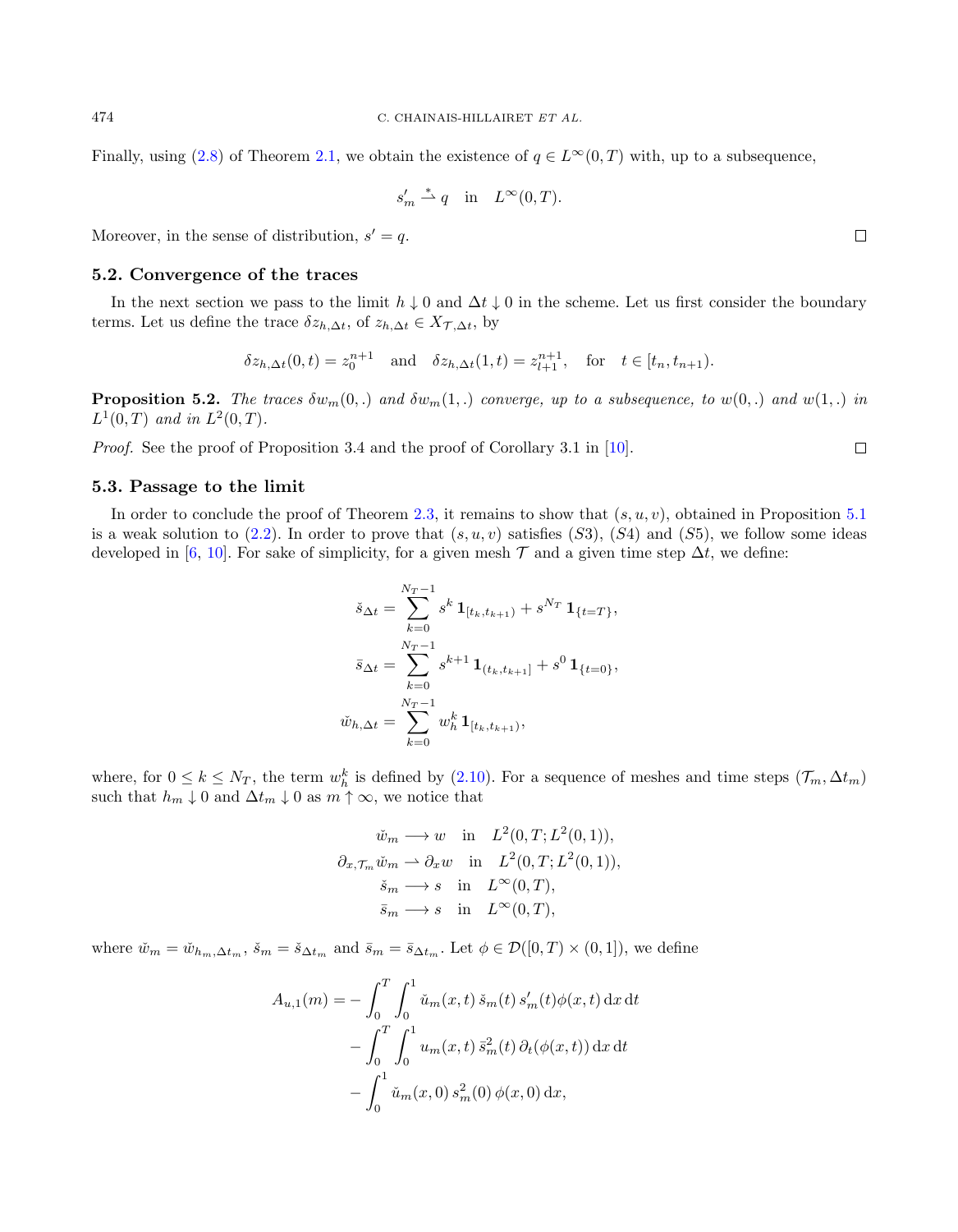$$
A_{u,2}(m) = \int_0^T \int_0^1 \kappa_u \, \partial_{x,\mathcal{T}_m} u_m(x,t) \, \partial_x \phi(x,t) \, dx \, dt + \int_0^T \int_0^1 s_m(t) \, s'_m(t) \, x \, u_m(x,t) \, \partial_x \phi(x,t) \, dx \, dt + \int_0^T s_m(t) \psi(u_m(1,t)) \, \phi(1,t) \, dt, A_{u,3}(m) = - \int_0^T \int_0^1 s_m^2(t) f(u_m(x,t), v_m(x,t)) \, \phi(x,t) \, dx \, dt.
$$

We set

$$
\epsilon_m = A_{u,1}(m) + A_{u,2}(m) + A_{u,3}(m).
$$

Then, thanks to Proposition [5.1](#page-16-1) and Proposition [5.2,](#page-17-0) we deduce

$$
\epsilon_m \xrightarrow[m+ \infty]{} - \int_0^T \int_0^1 u(x, t) s(t) \left( s'(t) \phi(x, t) + s(t) \partial_t \phi(x, t) \right) dx dt - \int_0^1 u_0(x) s^2(0) \phi(x, 0) dx + \int_0^T \int_0^1 \kappa_u \partial_x u(x, t) \partial_x \phi(x, t) dx dt + \int_0^T \int_0^1 s(t) s'(t) x u(x, t) \partial_x \phi(x, t) dx dt + \int_0^T s(t) \psi(u(1, t)) \phi(1, t) dt - \int_0^T \int_0^1 s^2(t) f(u(x, t), v(x, t)) \phi(x, t) dx dt.
$$

In order to prove (S4), it remains to prove that  $\epsilon_m \to 0$  as  $m \uparrow \infty$ . For this, we multiply [\(2.3c\)](#page-4-2) by  $\Delta t_m \phi_i^n$ , where  $\phi_i^n = \phi(x_i, t_n)$ , and we sum over *i* and *n*. We get

$$
A_{u,1}'(m) + A_{u,2}'(m) + A_{u,3}'(m) = 0,
$$

with

$$
A'_{u,1}(m) = \sum_{n=0}^{N_T-1} \Delta t_m \sum_{i=1}^{l} h_i s^{n+1} \frac{(s^{n+1} u_i^{n+1} - s^n u_i^n)}{\Delta t_m} \phi_i^n,
$$
  

$$
A'_{u,2}(m) = \sum_{n=0}^{N_T-1} \Delta t_m \sum_{i=0}^{l} \left( G_{u,i+\frac{1}{2}}^{n+1} - G_{u,i-\frac{1}{2}}^{n+1} \right) \phi_i^n,
$$
  

$$
A'_{u,3}(m) = - \sum_{n=0}^{N_T-1} \Delta t_m \sum_{i=1}^{l} h_i (s^{n+1})^2 f(u_i^{n+1}, v_i^{n+1}) \phi_i^n.
$$

Applying the standard method used in [\[6,](#page-22-6) [10\]](#page-23-12), we must show that for  $j \in \{1, 2, 3\}$  we have

$$
|A'_{u,j}(m) - A_{u,j}(m)| \xrightarrow[m \uparrow \infty]{} 0.
$$

In our case, we notice that the only term which differ from [\[6,](#page-22-6) [10\]](#page-23-12) is the term  $|A'_{u,1} - A_{u,1}|$ . For this reason, we only prove that  $|A'_{u,1}(m) - A_{u,1}(m)| \to 0$  as  $m \uparrow \infty$  in the sequel. For the other terms we refer to [\[6,](#page-22-6) [10\]](#page-23-12). By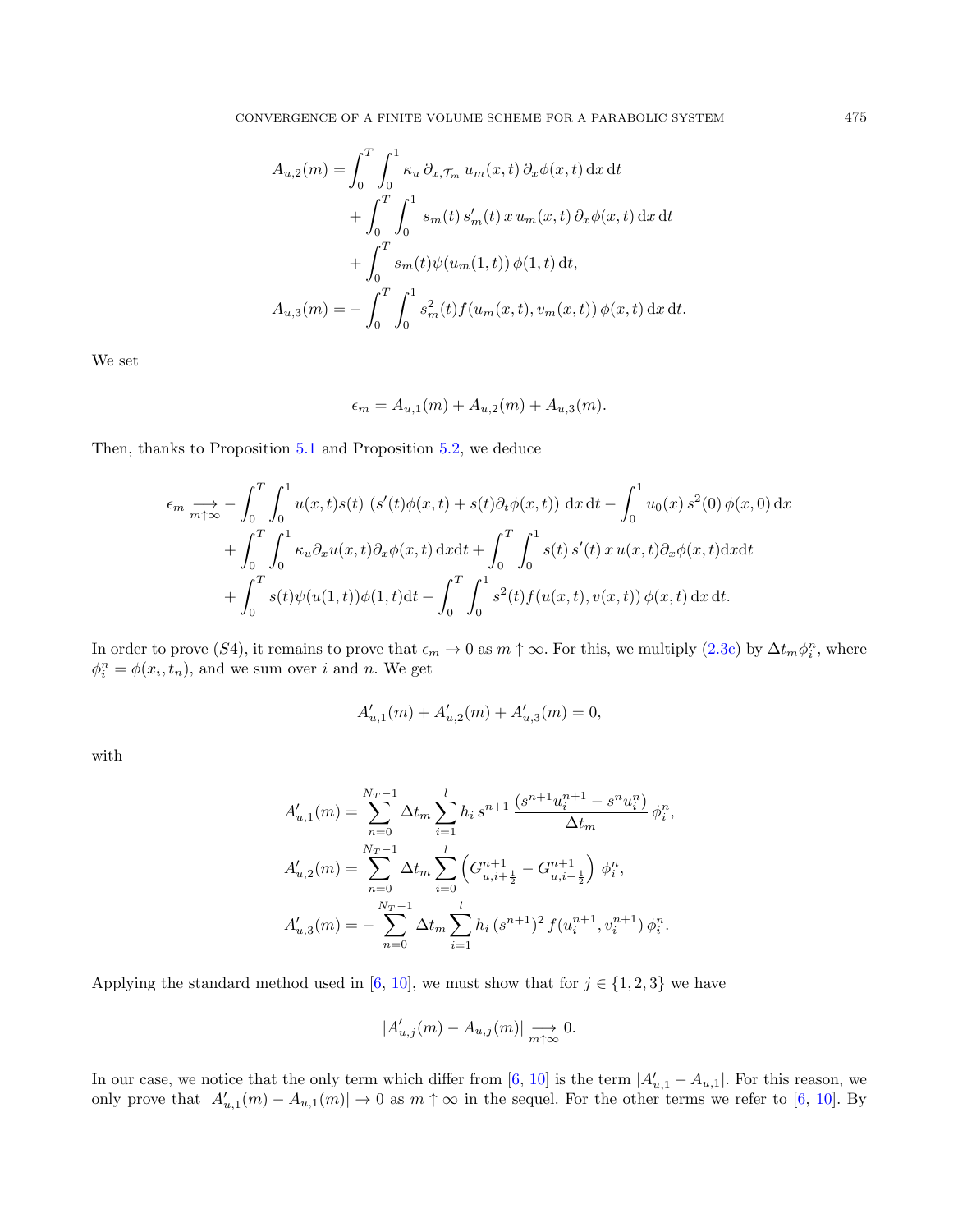definition of  $A_{u,1}(m)$ , we have

$$
A_{u,1}(m) = -\sum_{n=0}^{N_T-1} \sum_{i=1}^{l} \int_{t_n}^{t_{n+1}} \int_{x_{i-\frac{1}{2}}}^{x_{i+\frac{1}{2}}} u_i^n s^n \frac{(s^{n+1} - s^n)}{\Delta t_m} \phi(x, t) \, dx \, dt
$$

$$
- \sum_{n=0}^{N_T-1} \sum_{i=1}^{l} \int_{t_n}^{t_{n+1}} \int_{x_{i-\frac{1}{2}}}^{x_{i+\frac{1}{2}}} u_i^{n+1} \, (s^{n+1})^2 \, \partial_t \phi(x, t) \, dx \, dt
$$

$$
- \sum_{i=1}^{l} \int_{x_{i-\frac{1}{2}}}^{x_{i+\frac{1}{2}}} u_i^0 \, (s^0)^2 \, \phi(x, 0) \, dx.
$$

For  $A'_{u,1}(m)$ , using a discrete integration by parts we get

$$
A'_{u,1}(m) = \sum_{n=0}^{N_T} \Delta t_m \sum_{i=1}^l \frac{h_i}{\Delta t_m} \left[ (s^n)^2 u_i^n \phi_i^{n-1} - s^{n+1} s^n u_i^n \phi_i^n \right] - \sum_{i=1}^l h_i s^1 s^0 u_i^0 \phi_i^0.
$$

Then, using  $\phi_i^N = 0$  and inserting the term  $(-s^n \phi_i^n + s^n \phi_i^n)$  we obtain

$$
A'_{u,1}(m) = -\sum_{n=0}^{N_T-1} \Delta t_m \sum_{i=1}^l h_i s^n u_i^n \frac{(s^{n+1} - s^n)}{\Delta t_m} \phi_i^n + \Delta t_m \sum_{i=1}^l h_i s^0 u_i^0 \frac{(s^1 - s^0)}{\Delta t_m} \phi_i^0
$$
  
- 
$$
\sum_{n=0}^{N_T-1} \Delta t_m \sum_{i=1}^l h_i (s^{n+1})^2 u_i^{n+1} \frac{(\phi_i^{n+1} - \phi_i^n)}{\Delta t_m} - \sum_{i=1}^l h_i s^1 s^0 u_i^0 \phi_i^0.
$$

Thus, we obtain  $|A'_{u,1}(m) - A_{u,1}(m)| \le E + F + G + H$ , with

$$
E = \sum_{n=0}^{N_T-1} \sum_{i=1}^{l} \int_{t_n}^{t_{n+1}} \int_{x_{i-\frac{1}{2}}}^{x_{i+\frac{1}{2}}} u_i^n s^n \frac{s^{n+1} - s^n}{\Delta t_m} |\phi(x, t) - \phi_i^n| \, dx dt,
$$
  
\n
$$
F = \sum_{n=0}^{N_T-1} \sum_{i=1}^{l} \int_{t_n}^{t_{n+1}} \int_{x_{i-\frac{1}{2}}}^{x_{i+\frac{1}{2}}} (s^{n+1})^2 u_i^{n+1} |\partial_t \phi(x, t) - \frac{\phi_i^{n+1} - \phi_i^n}{\Delta t_m}| \, dx dt,
$$
  
\n
$$
G = \Delta t_m \sum_{i=1}^{l} \int_{x_{i-\frac{1}{2}}}^{x_{i+\frac{1}{2}}} u_i^0 s^0 \frac{s^1 - s^0}{\Delta t_m} |\phi_i^0| \, dx,
$$
  
\n
$$
H = \sum_{i=1}^{l} \int_{x_{i-\frac{1}{2}}}^{x_{i+\frac{1}{2}}} u_i^0 s^0 |s^0 \phi(x, 0) - s^1 \phi_i^0| \, dx.
$$

Therefore, thanks to the regularity of  $\phi$ , the inequalities [\(2.7\)](#page-5-2), [\(2.8\)](#page-5-3) and [\(2.9\)](#page-6-1) and the Cauchy-Schwarz inequality, we conclude that there exists a constant C only depending on  $s^0$ ,  $g^*$ ,  $\alpha$  and T such that

$$
|A'_{u,1}(m) - A_{u,1}(m)| \le C ||\phi||_{\mathcal{C}^{2}([0,T] \times [0,1])} (\Delta t_m + h_m) \xrightarrow[m \uparrow \infty]{} 0.
$$

Then, we obtain that  $\epsilon_m \to 0$  as  $m \uparrow \infty$  and (S4) is satisfied. Using the same method we may show that  $(s, u, v)$ verifies (S5).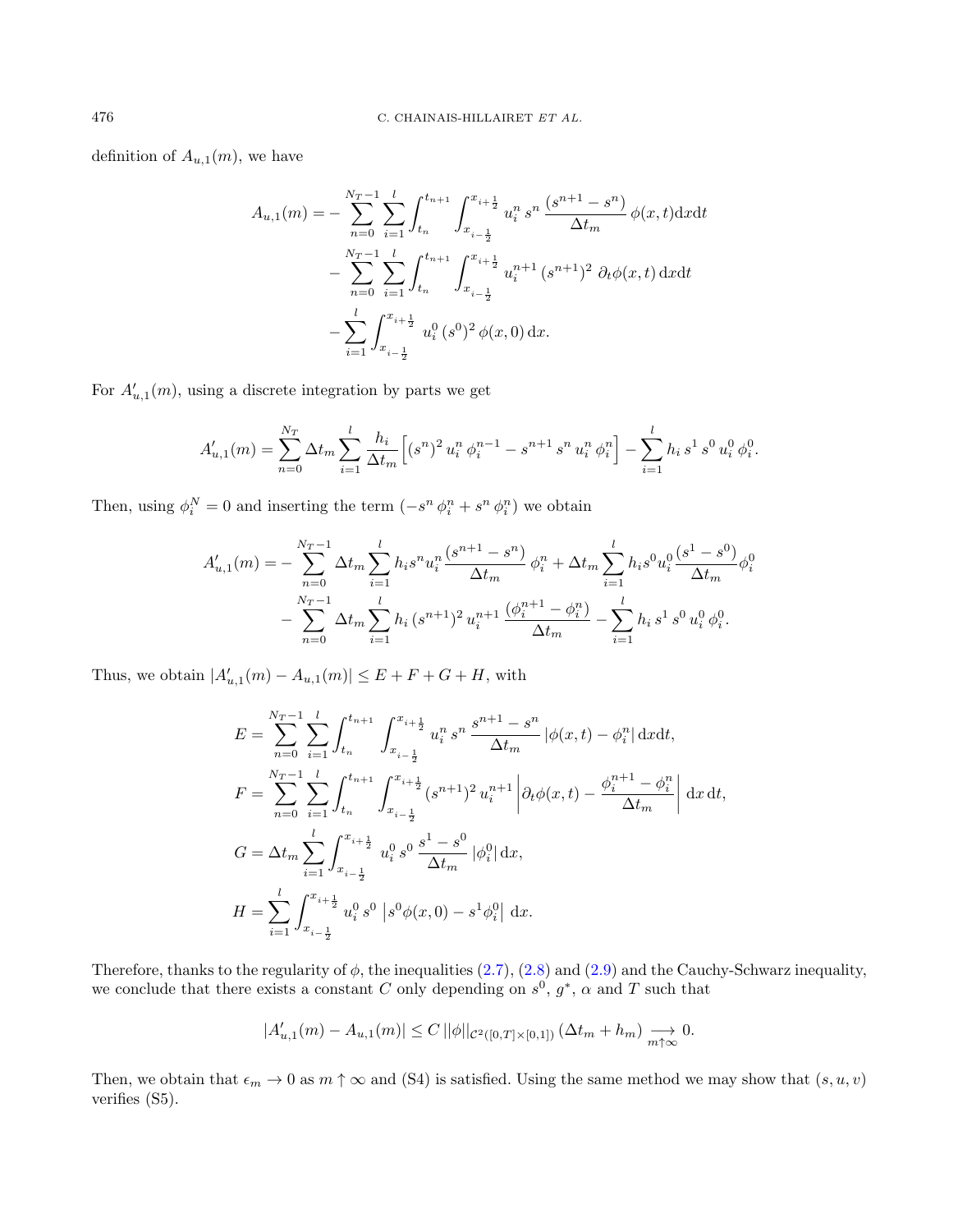For (S3), we consider  $\varphi \in \mathcal{D}([0,T])$ . Then, for all m, we have

$$
\int_0^T s'_m(t) \,\varphi(t) \,\mathrm{d}t = \int_0^T \psi(u_m(1,t)) \,\varphi(t) \,\mathrm{d}t.
$$

Thus, we deduce, from Theorem [2.3](#page-6-0) and Proposition [5.2,](#page-17-0) that for all  $\varphi \in \mathcal{D}([0,T])$ 

$$
\int_0^T s'(t)\,\varphi(t) \,\mathrm{d}t = \int_0^T \psi(u(1,t))\,\varphi(t) \,\mathrm{d}t.
$$

Eventually, for almost every  $t \in [0,T]$  we obtain  $s'(t) = \psi(u(1,t))$ . Moreover, from Theorem [2.3,](#page-6-0) we deduce that  $s(0) = s_0$ . Finally for (S2) we show, for instance, that  $u - g \in L^2(0,T;H)$ . In this purpose, we prove that for almost every  $t \in [0, T]$  we have  $u(0, t) = q(t)$ . Thanks to Proposition [5.2,](#page-17-0) we get

$$
g_m(t) = u_m(0, t) \longrightarrow u(0, t).
$$

Let  $\epsilon > 0$  and  $t \in [t_n, t_{n+1})$ . We have

$$
|g_m(t) - g(t)| = \left| \frac{1}{\Delta t_m} \int_{t_n}^{t_{n+1}} (g(s) - g(t)) ds \right|.
$$

As  $g \in W^{1,2}(0,T) \subset \mathcal{C}([0,T])$ , g is uniformly continuous. Therefore, for  $|s-t| \leq \eta(\epsilon) \leq \Delta t_m$ , we obtain

$$
|g_m(t) - g(t)| \le \epsilon.
$$

We deduce from this inequality that  $u-g \in L^2(0,T;H)$  and the same arguments show that  $v-r \in L^2(0,T;H)$ .

As already mentioned, we can show that u and v belong also to  $H^1(0,T;H^*)$ . Then, thanks to [\[1\]](#page-22-1), we deduce the uniqueness of the weak solution  $(s, u, v)$ . We also deduce that the whole sequence  $(s_m, u_m, v_m)_m$  converges to the weak solution of [\(2.2\)](#page-3-1).

## 6. Numerical experiments

<span id="page-20-0"></span>In this section, we present some numerical experiments. The test case is described in Table [1.](#page-20-1) Moreover, we assume that  $g(t) = 15$ ,  $r(t) = 2.25$  for all  $t \in [0, 1]$  and  $u_0(x) = 1$ ,  $v_0(x) = 1$  for all  $x \in [0, 1]$ . We are interested in the computations of the profiles of u and v at different times, in the long time behavior of the penetration depth and also in the order of convergence of the scheme. We may compare the results given by the Scharfetter-Gummel scheme presented in the paper and the upwind scheme corresponding to the B function defined by  $B(x) = 1 + x^{-}$  with  $x^{-} = \max(-x, 0)$  (see [\[9\]](#page-22-5)).

Figure [1](#page-21-0) shows the different profiles of v and u as functions of x where  $x \in [0, s(t)]$  for  $t \in \{20, 40, 60, 80, 100\}$ . The results are obtained with 1000 cells and  $\Delta t = 10^{-2}$ . We observe profiles similar to those given in [\[3,](#page-22-4) [15\]](#page-23-0).

In Figure [2,](#page-21-1) we illustrate the behaviour of s in linear scale on the left and in logarithmic scale on the right, In Figure 2, we inustrate the behaviour of s in linear scale on the left and in logarithmic scale on the right,<br>up to time  $T = 1000$ . We observe that the penetration depth s follows a  $\sqrt{t}$ -law of propagation (see [\[3,](#page-22-4) 1 The results are obtained with 1000 cells and  $\Delta t = 10^{-2}$ . Let us mention that the upwind scheme gives the same results than the Scharfetter-Gummel scheme.

Table 1. Definition of parameters used in the test case.

<span id="page-20-1"></span>

|  | $\kappa_u$ $\kappa_v$ $s_0$ $\alpha$ $\gamma$ $\beta$ |  |  |
|--|-------------------------------------------------------|--|--|
|  | $1 \t 0.1 \t 0.5 \t 1 \t 6.5 \t 7.5$                  |  |  |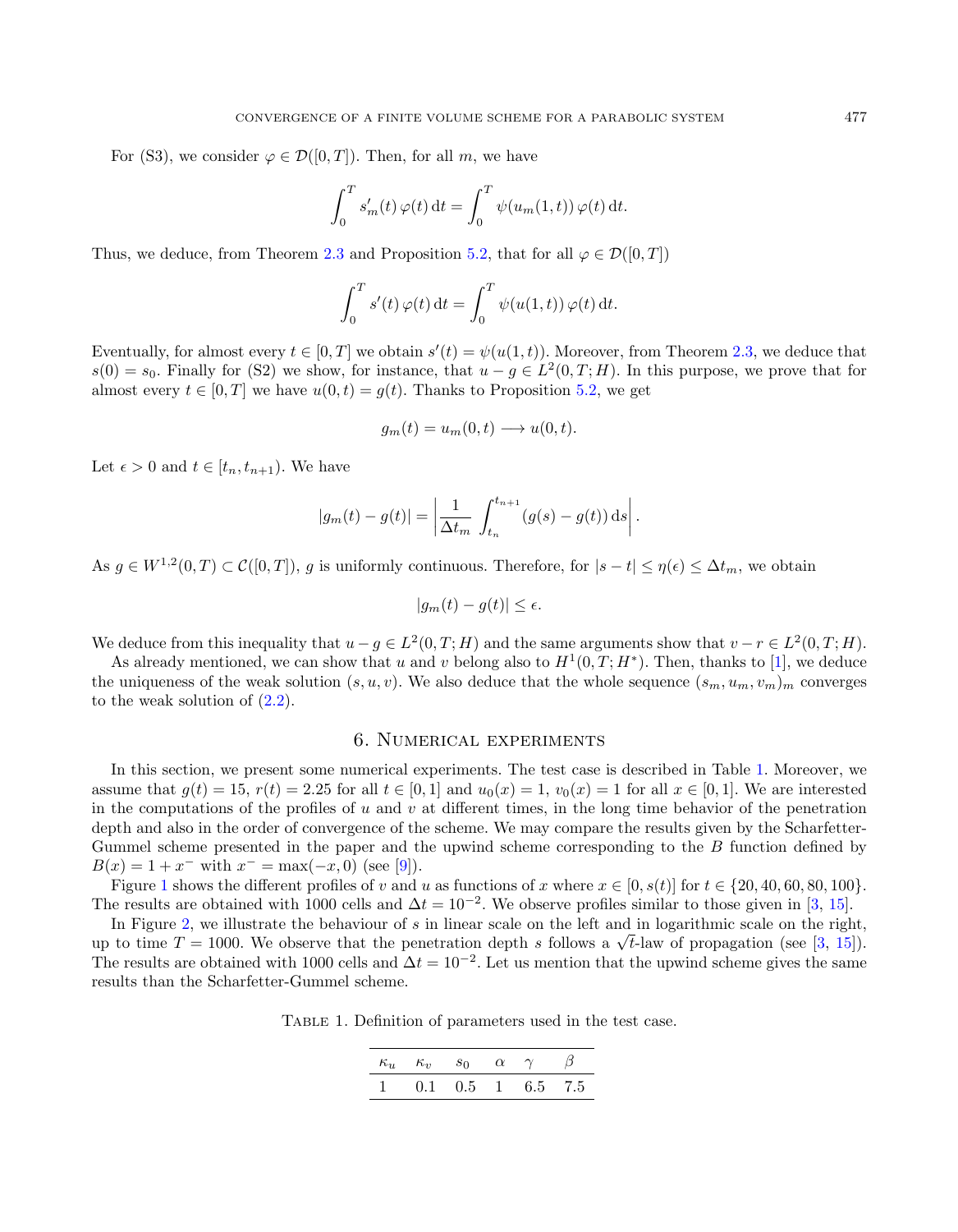

FIGURE 1. Profiles of v (on the *left*) and u (on the *right*) at different times. The solutions are plotted on  $[0, s(t)]$ .

<span id="page-21-0"></span>

<span id="page-21-1"></span>FIGURE 2. Behavior of s in linear scale (on the *left*) and in logarithmic scale (on the *right*) for  $T = 1000.$ 



<span id="page-21-2"></span>FIGURE 3.  $L^2$ -norm of the error for u (on the *left*) and v (on the *right*) in space at different final times with the Scharfetter-Gummel fluxes.

Since the exact solutions u and v of  $(2.2)$  are not explicitly known, we compute two reference solutions on a uniform mesh composed of 2560 cells and with  $\Delta t = (1/2560)^2$  in the Scharfetter-Gummel case and  $\Delta t = 1/2560$ in the upwind case, in order to investigate the question of the convergence rate in space for  $(S)$ . We impose this condition on ∆t because the Euler discretisation in time exhibits a first order convergence rate while we expect a second order convergence rate in space for the Scharfetter-Gummel scheme and a first order for the upwind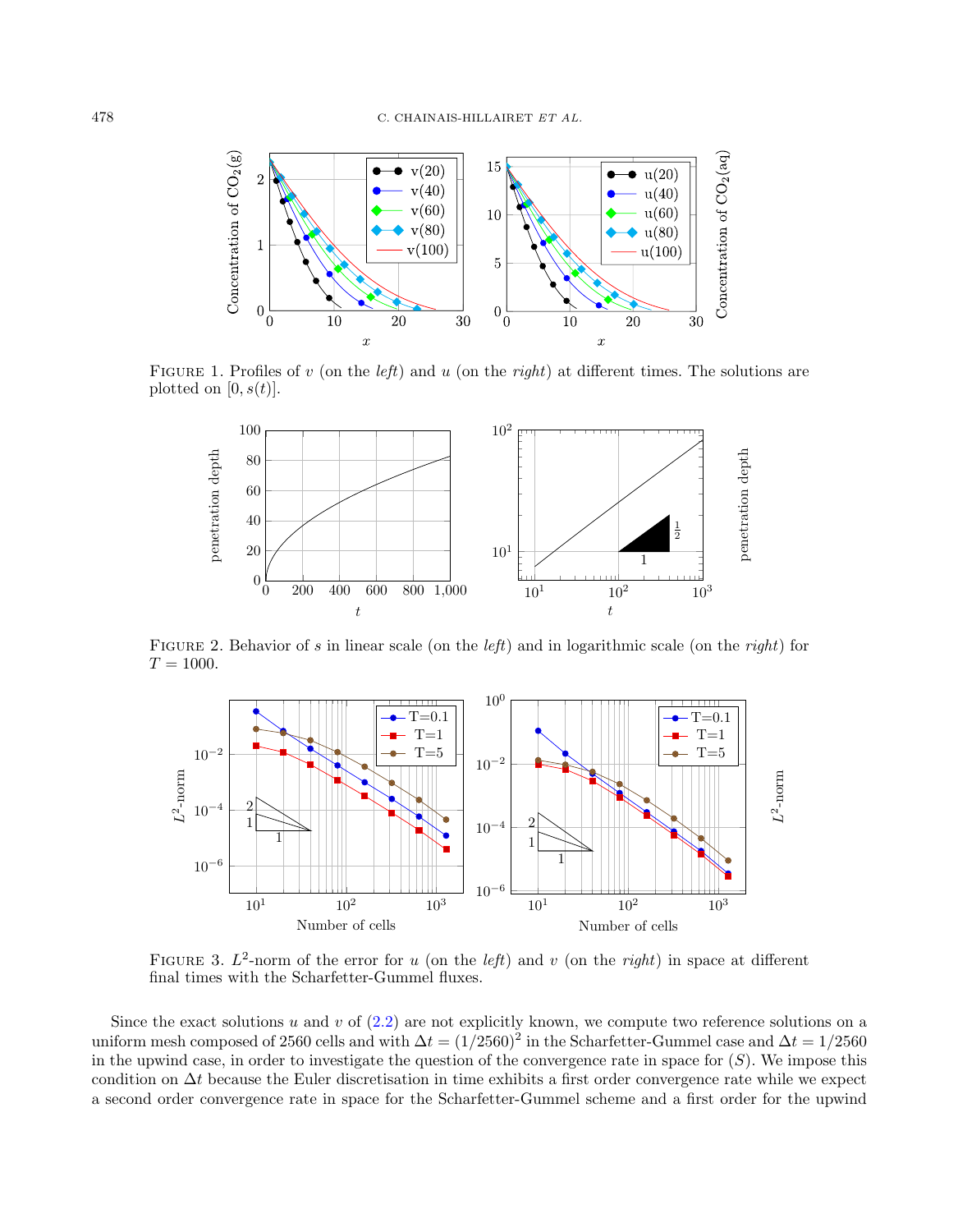

<span id="page-22-9"></span>FIGURE 4.  $L^2$ -norm of the error for u (on the *left*) and v (on the *right*) in space at different final times with the upwind fluxes.

scheme. Then, we compute approximate solutions on a uniform mesh made of respectively 10, 20, 40, 80, 160, 320, 640 and 1280 cells. Finally, we compute the  $L^2$ -norm of the difference between the approximate solution and the average of the reference solution at different final times:  $T = 0.1$ , 1 and 5. The results are shown on Figure [3](#page-21-2) for the Scharfetter-Gummel scheme and on Figure [4](#page-22-9) for the upwind scheme. As expected (see [\[14\]](#page-23-9)), the Scharfetter-Gummel scheme converges with an order around 2, while the upwind scheme converges with an order around 1.

# 7. Conclusion

In this paper, we have proven the convergence of an efficient finite volume scheme for the carbonation model introduced by Aiki and Muntean in [\[1\]](#page-22-1). As a by-product, we obtain a new proof of existence for this free-boundary system. Moreover, this scheme gives profiles of u and v similar to those given in the literature  $[3, 15]$  $[3, 15]$  $[3, 15]$  and the system. Moreover, this scheme gives profiles of u and v similar to those given in the iterature  $[\delta, 1\delta]$  and the simulations support the idea that the approximate penetration depth  $s_{\Delta t}$  follows a  $\sqrt{t}$ -law of prop showed in [\[2,](#page-22-3) [3\]](#page-22-4). Nevertheless, a rigorous justification of this result needs further investigations.

Acknowledgements. The authors are partially supported by the INRIA team RAPSODI, the ANR MOONRISE and the Labex CEMPI (ANR-11-LABX-0007-01).

## **REFERENCES**

- <span id="page-22-1"></span>[1] T. Aiki and A. Muntean. Existence and uniqueness of solutions to a mathematical model predicting service life of concrete structure. Adv. Math. Sci. Appl. 19 (2009) 109–129.
- <span id="page-22-3"></span>[2] T. Aiki and A. Muntean, Large time behavior of solutions to a moving-interface problem modeling concrete carbonation. Commun. Pure Appl. Anal. 9 (2010) 1117–1129.
- <span id="page-22-4"></span>[3] T. Aiki and A. Muntean, A free-boundary problem for concrete carbonation: front nucleation and rigorous justification of the √  $\sqrt{T}$ -law of propagation. *Interfaces Free Bound*. **15** (2012) 167–180.
- <span id="page-22-2"></span>[4] T. Aiki and A. Muntean, Large-time asymptotics of moving-reaction interfaces involving nonlinear Henry's law and timedependent Dirichlet data. Nonlinear Anal. 93 (2013) 3–14.
- <span id="page-22-0"></span>[5] C. Bataillon, F. Bouchon, C. Chainais-Hillairet, J. Fuhrmann, E. Hoarau and R. Touzani, Numerical methods for the simulation of a corrosion model with a moving oxide layer. J. Comput. Phys. 231 (2012) 6213–6231.
- <span id="page-22-6"></span>[6] M. Bessemoulin-Chatard, A finite volume scheme for convection-diffusion equations with nonlinear diffusion derived from the Schafetter-Gummel scheme. Numer. Math. 121 (2012) 637–670.
- <span id="page-22-7"></span>[7] K. Brenner, C. Cancès and D. Hilhorst, Finite volume approximation for an immiscible two-phase flow in porous media with discontinuous capillary pressure. Comput. Geosci. 17 (2013) 573–597.
- <span id="page-22-8"></span>[8] C. Chainais-Hillairet and C. Bataillon, Mathematical and numerical study of a corrosion model. Numer. Math. 110 (2008) 689–716.
- <span id="page-22-5"></span>[9] C. Chainais-Hillairet and J. Droniou, Finite volume schemes for non-coercive elliptic problems with Neumann boundary conditions. IMA J. Numer. Anal. 31 (2011) 61–85.